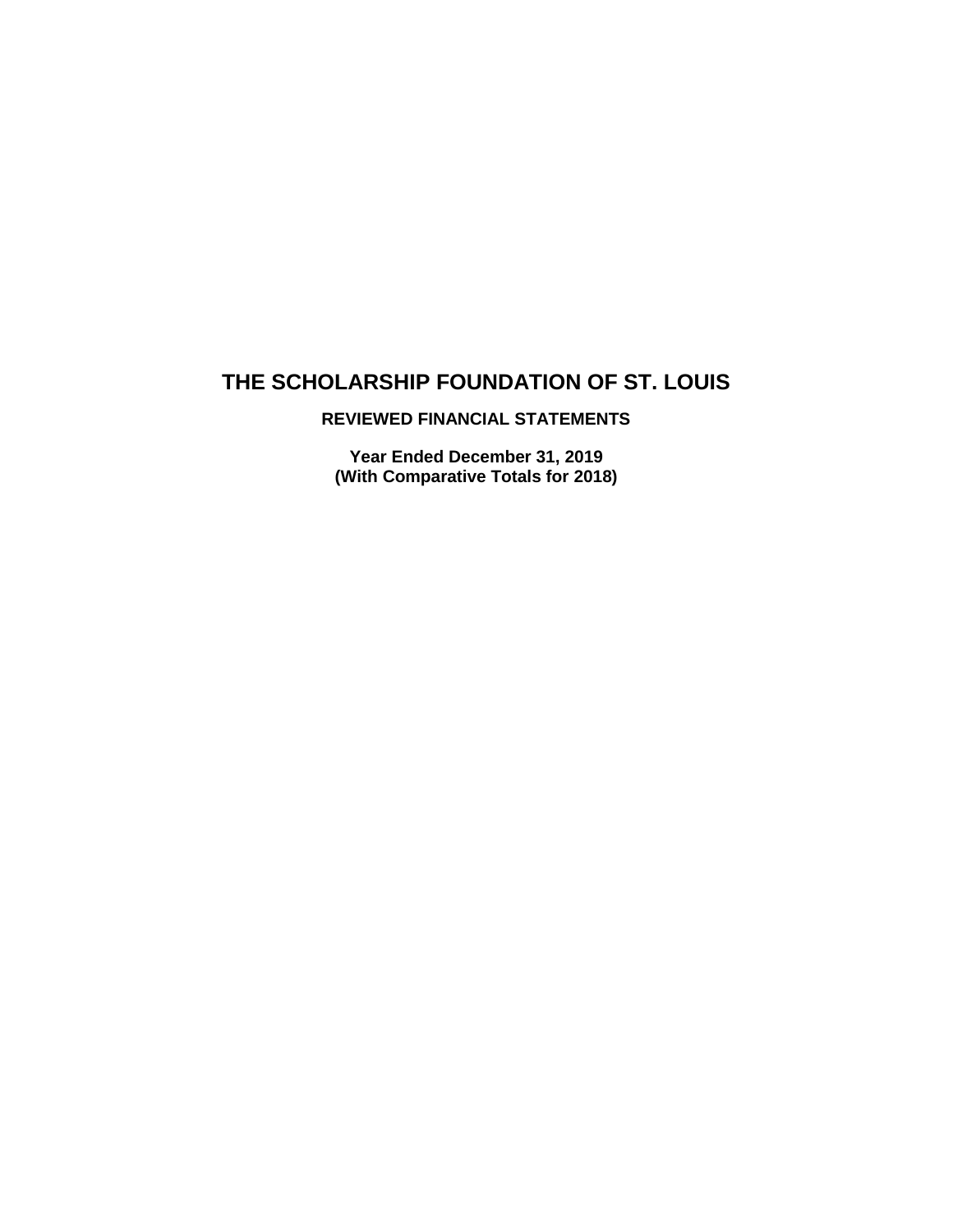## **TABLE OF CONTENTS**

|                                               | Page |
|-----------------------------------------------|------|
| <b>Independent Accountant's Review Report</b> |      |
| <b>Financial Statements</b>                   |      |
| <b>Statement of Financial Position</b>        | 2    |
| <b>Statement of Activities</b>                | 3    |
| <b>Statement of Cash Flows</b>                | 4    |
| Notes to Financial Statements                 | 5    |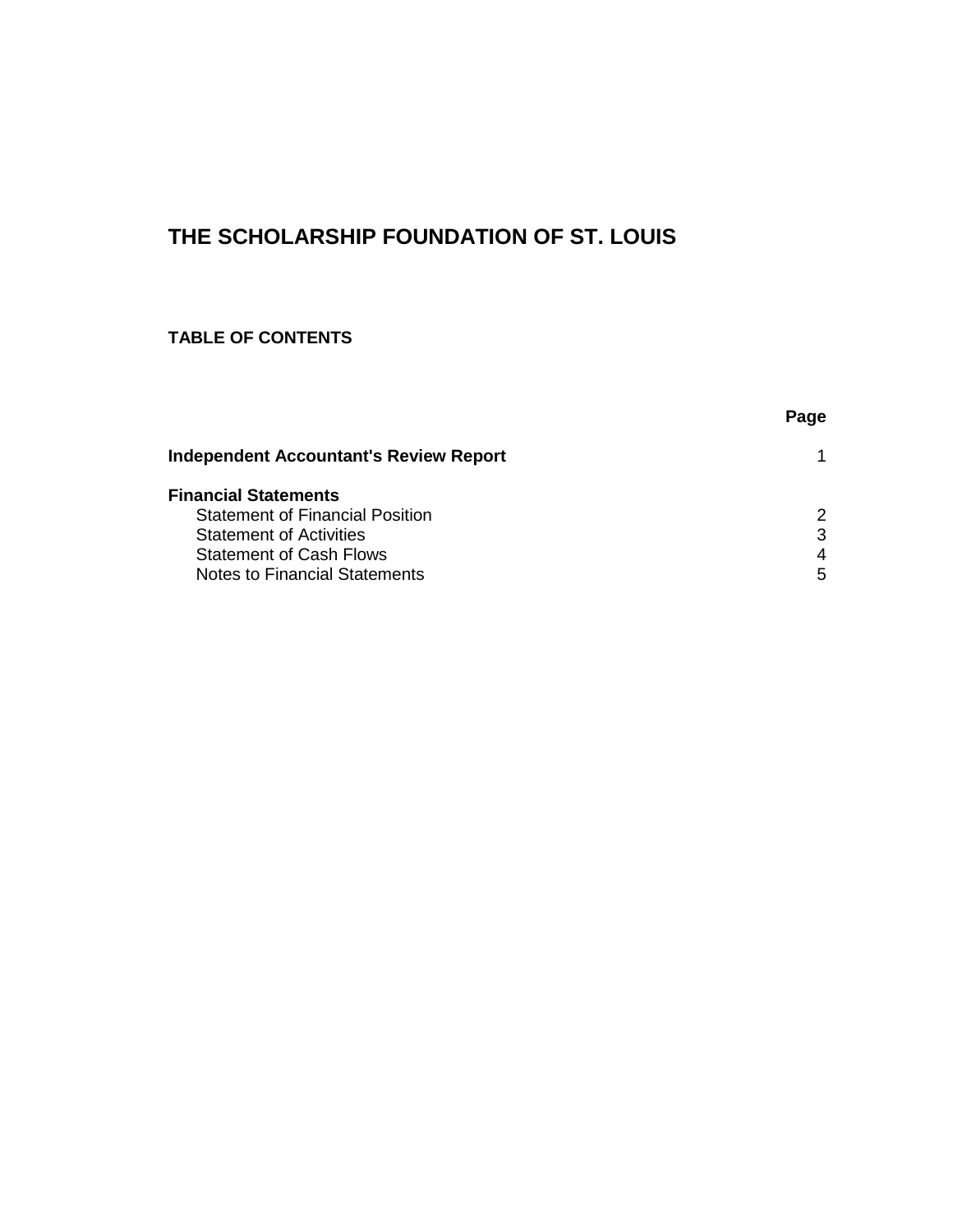

#### **INDEPENDENT ACCOUNTANT'S REVIEW REPORT**

To the Board of Directors The Scholarship Foundation of St. Louis

We have reviewed the accompanying financial statements of The Scholarship Foundation of St. Louis (the Foundation) (a Missouri not-for-profit corporation), which comprise the statement of financial position as of December 31, 2019, and the related statements of activities and cash flows for the year then ended, and the related notes to the financial statements. A review includes primarily applying analytical procedures to management's financial data and making inquiries of Foundation management. A review is substantially less in scope than an audit, the objective of which is the expression of an opinion regarding the financial statements as a whole. Accordingly, we do not express such an opinion.

#### **Management's Responsibility for the Financial Statements**

Management is responsible for the preparation and fair presentation of these financial statements in accordance with accounting principles generally accepted in the United States of America (GAAP); this includes the design, implementation, and maintenance of internal control relevant to the preparation and fair presentation of financial statements that are free from material misstatement whether due to fraud or error.

#### **Accountant's Responsibility**

Our responsibility is to conduct the review engagement in accordance with Statements on Standards for Accounting and Review Services promulgated by the Accounting and Review Services Committee of the AICPA. Those standards require us to perform procedures to obtain limited assurance as a basis for reporting whether we are aware of any material modifications that should be made to the financial statements for them to be in accordance with accounting principles generally accepted in the United States of America. We believe that the results of our procedures provide a reasonable basis for our conclusion.

#### **Accountant's Conclusion**

Based on our review, we are not aware of any material modifications that should be made to the accompanying financial statements in order for them to be in accordance with accounting principles generally accepted in the United States of America.

#### **Basis of Accounting and Report on Summarized Comparative Information**

We previously reviewed the Foundation's 2018 financial statements and in our conclusion dated March 12, 2019, stated that based on our review, we were not aware of any material modifications that should be made to the 2018 financial statements in order for them to be in accordance with accounting principles generally accepted in the United States of America. We are not aware of any material modifications that should be made to the summarized comparative information presented herein as of and for the year ended December 31, 2018, for it to be consistent with the reviewed financial statements from which it has been derived.

ИНУ 11Р

St. Louis, Missouri March 4, 2020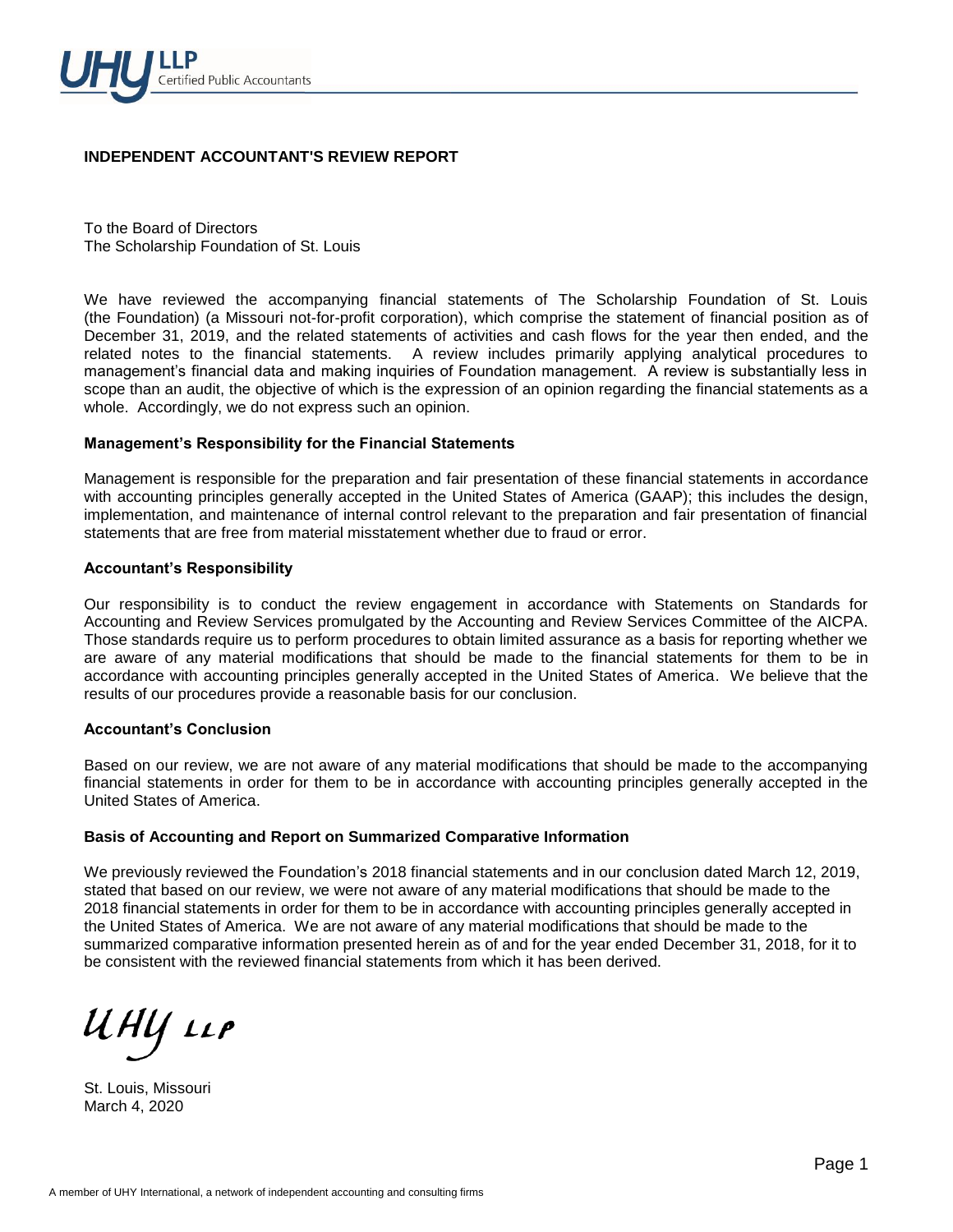## **STATEMENT OF FINANCIAL POSITION**

**December 31, 2019 (With Comparative Totals for 2018)**

|                                                           | December 31, |            |               |            |
|-----------------------------------------------------------|--------------|------------|---------------|------------|
|                                                           |              | 2019       |               | 2018       |
| <b>ASSETS</b>                                             |              |            |               |            |
| <b>CURRENT ASSETS</b>                                     |              |            |               |            |
| Cash                                                      | \$           | 1,880,162  | \$            | 1,495,541  |
| Unconditional promises-to-give                            |              | 212,548    |               | 54,231     |
| Student loan receivables                                  |              | 2,125,000  |               | 2,200,000  |
| Investments                                               |              | 4,152,074  |               | 2,200,303  |
| Prepaid expenses and other assets                         |              | 63,272     |               | 4,247      |
| Total current assets                                      |              | 8,433,056  |               | 5,954,322  |
| LONG-TERM ASSETS                                          |              |            |               |            |
| Restricted funds for Future Forward Program               |              | 158,109    |               | 171,853    |
| Unconditional promises-to-give                            |              | 130,633    |               | 80,890     |
| Student Ioan receivables                                  |              | 26,533,749 |               | 25,864,372 |
| Investments                                               |              | 8,944,528  |               | 7,114,037  |
| Property and equipment                                    |              | 99,464     |               | 70,572     |
| Total long-term assets                                    |              | 35,866,483 |               | 33,301,724 |
| <b>Total assets</b>                                       |              | 44,299,539 | \$            | 39,256,046 |
| <b>LIABILITIES AND NET ASSETS</b>                         |              |            |               |            |
| <b>CURRENT LIABILITIES</b>                                |              |            |               |            |
| Accounts payable and accrued expenses                     | \$           | 251,835    | \$            | 251,073    |
| Unconditional promises-to-give for Future Forward Program |              | 158,109    |               | 171,853    |
| Deferred revenue                                          |              | 350,102    |               | 11,700     |
| <b>Total current liabilities</b>                          |              | 760,046    |               | 434,626    |
| LONG-TERM LIABILITIES                                     |              |            |               |            |
| Accounts payable and accrued expenses                     |              | 62,032     |               | 95,535     |
| <b>Total liabilities</b>                                  |              | 822,078    |               | 530,161    |
| <b>NET ASSETS</b>                                         |              |            |               |            |
| Without donor restrictions                                |              |            |               |            |
| Undesignated                                              |              | 3,300,946  |               | 2,580,941  |
| Board designated program reserves                         |              | 3,227,200  |               | 1,145,620  |
| Board designated emergency reserves                       |              | 970,000    |               | 610,000    |
| Net investment in student loans                           |              | 27,978,194 |               | 27,417,970 |
|                                                           |              | 35,476,340 |               | 31,754,531 |
| With donor restrictions                                   |              | 8,001,121  |               | 6,971,354  |
| Total net assets                                          |              | 43,477,461 |               | 38,725,885 |
| Total liabilities and net assets                          | \$           | 44,299,539 | $\frac{1}{2}$ | 39,256,046 |

*See notes to financial statements and independent accountant's review report.*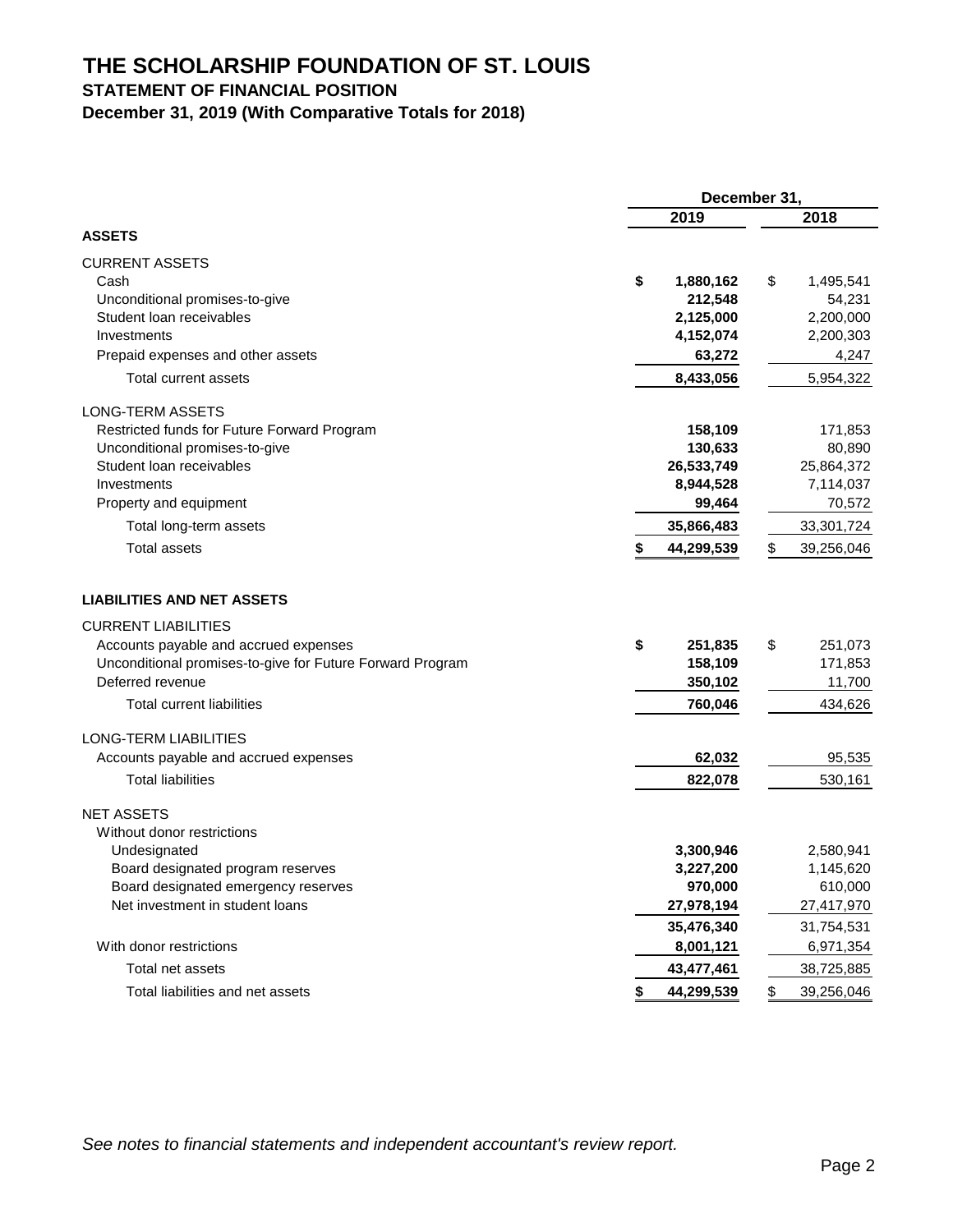## **STATEMENT OF ACTIVITIES**

**Year Ended December 31, 2019 (With Comparative Totals for 2018)**

|                                              |                      |                     | <b>Years Ended December 31,</b> |                     |
|----------------------------------------------|----------------------|---------------------|---------------------------------|---------------------|
|                                              |                      | 2019                |                                 | 2018                |
|                                              | <b>Without Donor</b> | <b>With Donor</b>   |                                 | (Comparative        |
|                                              | <b>Restrictions</b>  | <b>Restrictions</b> | <b>Total</b>                    | <b>Totals Only)</b> |
| PUBLIC SUPPORT AND REVENUE                   |                      |                     |                                 |                     |
| Public support                               |                      |                     |                                 |                     |
| Gifts and grants                             | \$<br>181,251        | 2,652,943<br>\$     | 2,834,194<br>\$                 | \$<br>3,121,786     |
| <b>Bequests</b>                              | 4,100,000            |                     | 4,100,000                       | 383,909             |
| Contributions                                | 759,595              |                     | 759,595                         | 877,647             |
|                                              | 5,040,846            | 2,652,943           | 7,693,789                       | 4,383,342           |
| Revenue                                      |                      |                     |                                 |                     |
| Net investment return                        |                      |                     |                                 |                     |
| Interest and dividends                       | 175,376              | 211,223             | 386,599                         | 319,560             |
| Gains (losses) on investments and            |                      |                     |                                 |                     |
| restricted funds                             | 375,734              | 587,698             | 963,432                         | (780, 548)          |
| Investment advisory fees                     | (15, 638)            | (16, 756)           | (32, 394)                       | (25, 664)           |
|                                              | 535,472              | 782,165             | 1,317,637                       | (486, 652)          |
| Interest income not charged on student loans | 1,543,156            |                     | 1,543,156                       | 1,827,743           |
| Collection fees and other                    | 74,396               |                     | 74,396                          | 2,024               |
|                                              | 2,153,024            | 782,165             | 2,935,189                       | 1,343,115           |
| Net assets released from restrictions        | 2,405,341            | (2,405,341)         |                                 |                     |
| Total public support and revenue             | 9,599,211            | 1,029,767           | 10,628,978                      | 5,726,457           |
| <b>EXPENSES</b>                              |                      |                     |                                 |                     |
| Program services                             | 5,217,853            |                     | 5,217,853                       | 5,218,111           |
| Supporting services                          |                      |                     |                                 |                     |
| Management and general                       | 199,796              |                     | 199,796                         | 246,213             |
| Fundraising                                  | 459,753              |                     | 459,753                         | 427,957             |
| <b>Total expenses</b>                        | 5,877,402            |                     | 5,877,402                       | 5,892,281           |
| CHANGES IN NET ASSETS                        | 3,721,809            | 1,029,767           | 4,751,576                       | (165, 824)          |
| NET ASSETS, Beginning                        | 31,754,531           | 6,971,354           | 38,725,885                      | 38,891,709          |
| NET ASSETS, Ending                           | \$ 35,476,340        | \$<br>8,001,121     | \$43,477,461                    | \$38,725,885        |

*See notes to financial statements and independent accountant's review report.*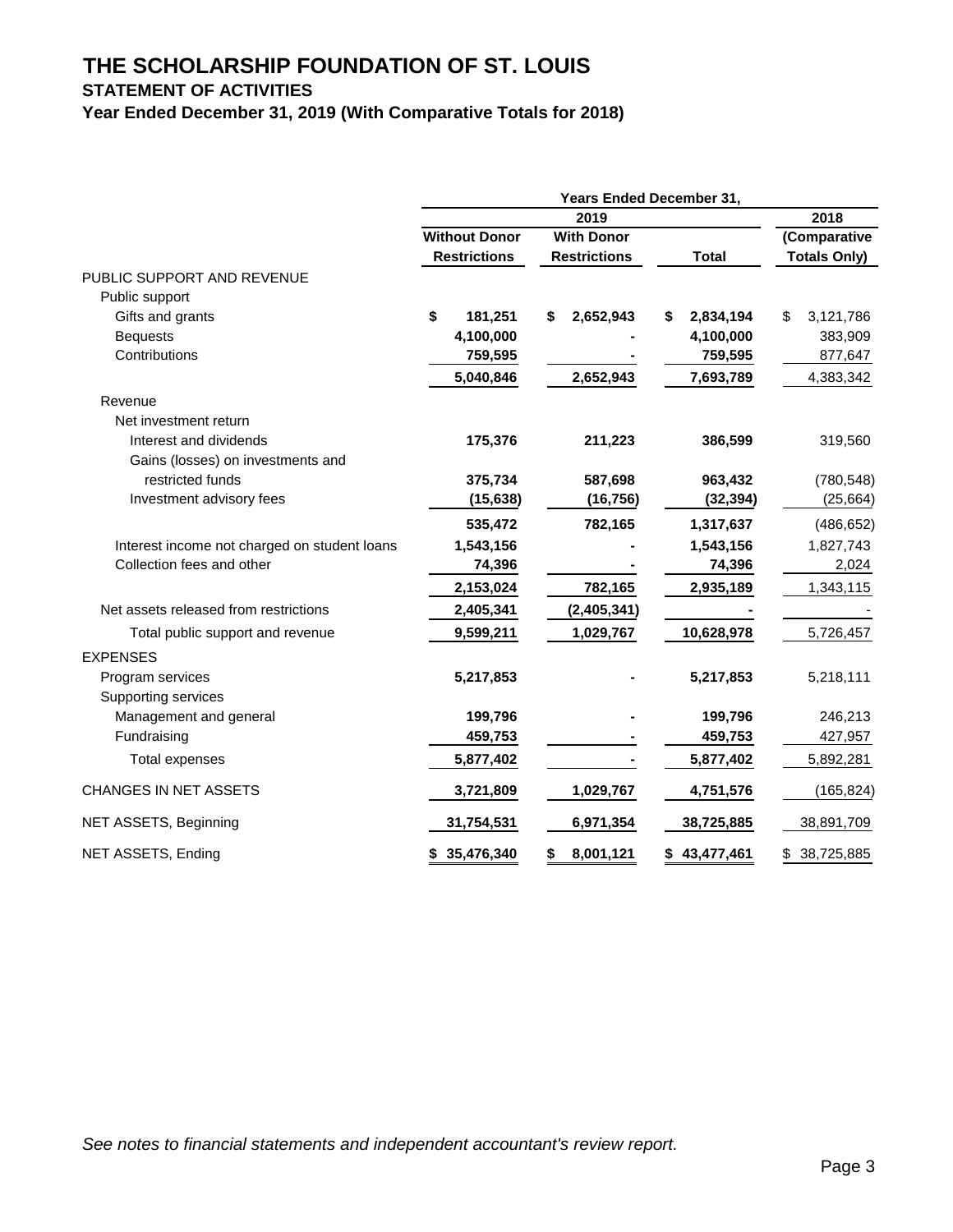# **STATEMENT OF CASH FLOWS**

**Year Ended December 31, 2019 (With Comparative Totals for 2018)**

|                                                           | Years Ended December 31, |                |    |               |
|-----------------------------------------------------------|--------------------------|----------------|----|---------------|
|                                                           |                          | 2019           |    | 2018          |
| <b>OPERATING ACTIVITIES</b>                               |                          |                |    |               |
| Changes in net assets                                     | \$                       | 4,751,576      | \$ | (165, 824)    |
| Adjustments to reconcile changes in net assets            |                          |                |    |               |
| to net cash provided (used) by operating activities       |                          |                |    |               |
| (Gains) losses on investments and restricted funds        |                          | (963, 432)     |    | 780,548       |
| (Gains) losses from annuities and trusts                  |                          |                |    | 2,327         |
| Depreciation                                              |                          | 12,749         |    | 14,703        |
| Provision for uncollectible loans                         |                          | 343,996        |    | 330,358       |
| Permanently restricted contributions for endowment        |                          | (28,000)       |    | (14,950)      |
| Changes in                                                |                          |                |    |               |
| Unconditional promises-to-give                            |                          | (208,060)      |    | (20, 345)     |
| Student loan receivables                                  |                          |                |    |               |
| New loans awarded                                         |                          | (3,042,237)    |    | (3, 130, 345) |
| Loans repaid                                              |                          | 2,103,864      |    | 2,197,612     |
| Prepaid expenses and other assets                         |                          | (59, 025)      |    | 12,086        |
| Accounts payable and accrued expenses                     |                          | (32, 741)      |    | (41, 776)     |
| Unconditional promises-to-give for Future Forward Program |                          | (13, 744)      |    | 13,723        |
| Deferred revenue                                          |                          | 338,402        |    | 11,700        |
| Net cash provided (used) by operating activities          |                          | 3,203,348      |    | (10, 183)     |
| <b>INVESTING ACTIVITIES</b>                               |                          |                |    |               |
| Proceeds from sale of investments                         |                          | 12,727,162     |    | 6,519,392     |
| Purchases of investments                                  |                          | (15, 579, 207) |    | (6,324,593)   |
| Purchases of property and equipment                       |                          | (41, 641)      |    |               |
| Restricted funds for Future Forward Program               |                          | 46,959         |    | (15, 100)     |
| Net cash provided (used) by investing activities          |                          | (2,846,727)    |    | 179,699       |
| <b>FINANCING ACTIVITIES</b>                               |                          |                |    |               |
| Proceeds from contributions restricted for endowment      |                          | 28,000         |    | 14,950        |
| NET INCREASE IN CASH                                      |                          | 384,621        |    | 184,466       |
| CASH, Beginning                                           |                          | 1,495,541      |    | 1,311,075     |
| CASH, Ending                                              | \$                       | 1,880,162      | \$ | 1,495,541     |

*See notes to financial statements and independent accountant's review report.*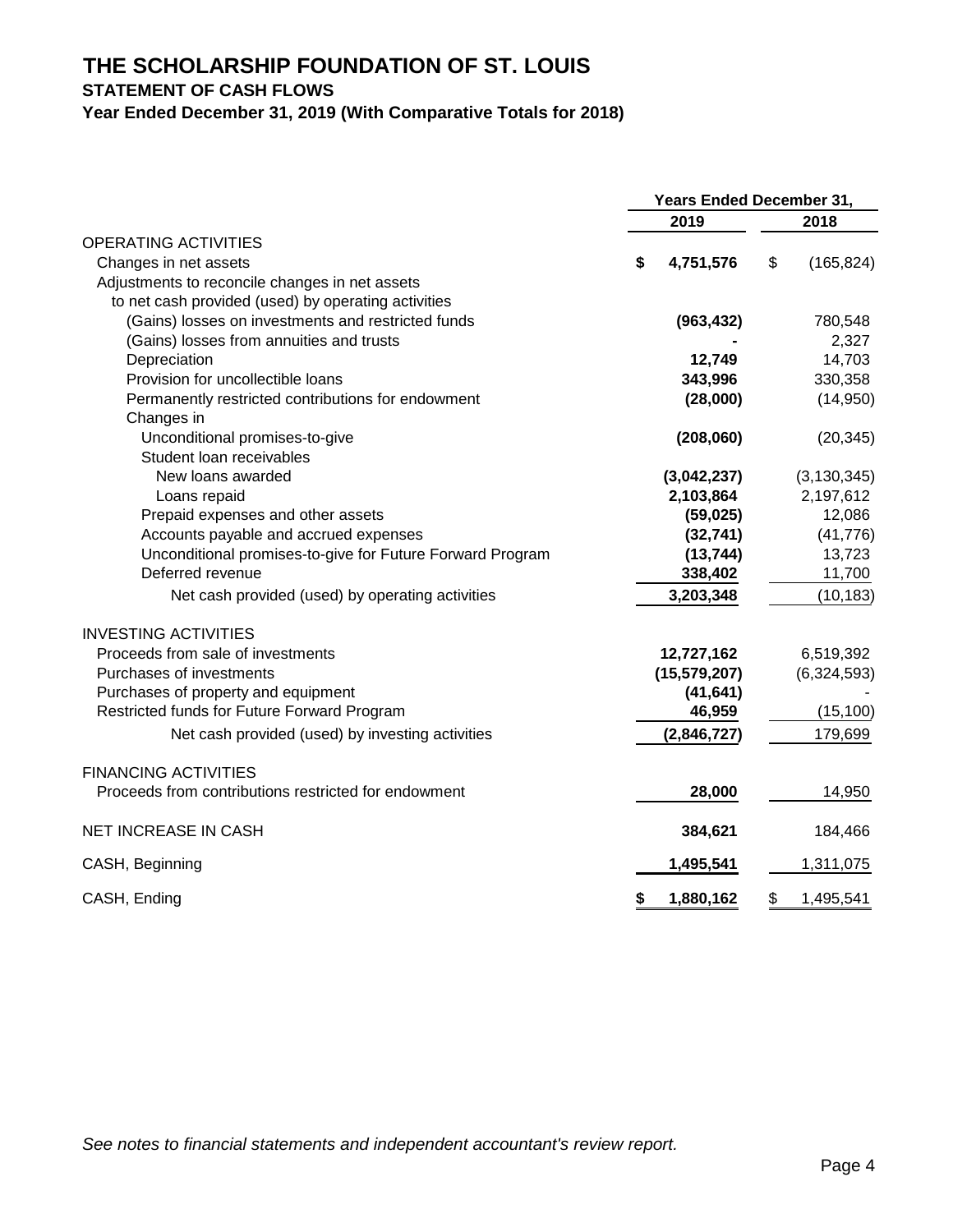## **NOTE 1 — SUMMARY OF SIGNIFICANT ACCOUNTING POLICIES**

This summary of significant accounting policies is presented to assist in understanding the Foundation's financial statements. These accounting policies conform to accounting principles generally accepted in the United States of America.

#### **History and Business Activity**

The Scholarship Foundation of St. Louis (the Foundation) is a not-for-profit organization founded in 1920. The Foundation provides access to post-secondary education to members of the community who otherwise would not have the financial means to fulfill their educational goals. This mission is accomplished by awarding interest-free loans and grants to students, as well as providing guidance and planning assistance. Approximately 12,250 students have been awarded more than \$81,400,000 in interest-free loans and more than \$12,000,000 in grants and paid internships since the Foundation was established. One in seven donors is a former Foundation recipient.

## **Basis of Accounting and Comparative Totals**

The Foundation prepares its financial statements on the accrual method of accounting in accordance with accounting principles generally accepted in the United States of America.

The financial statements include certain prior year summarized comparative information in total but not by net asset class. Such information does not include sufficient detail to constitute a presentation in conformity with accounting principles generally accepted in the United States of America. Accordingly, such information should be read in conjunction with the Foundation's financial statements for the year ended December 31, 2018, from which the summarized information was derived.

#### **Use of Estimates**

The preparation of financial statements in conformity with accounting principles generally accepted in the United States of America requires management to make estimates and assumptions that affect the reported amounts and disclosures. Accordingly, actual results may differ from those estimates.

#### **Financial Statement Presentation**

The Foundation's resources are classified for accounting and reporting purposes into two asset categories according to externally (donor) imposed restrictions. A description of the two net asset categories is as follows:

**Net Assets without Donor Restrictions** - Includes resources available for support of program services and operations, which have no donor imposed restrictions (unrestricted). All contributions are considered to be available for unrestricted use and available unless specifically restricted by the donor. The governing board has designated, from net assets without donor restrictions, net assets for program and emergency reserves.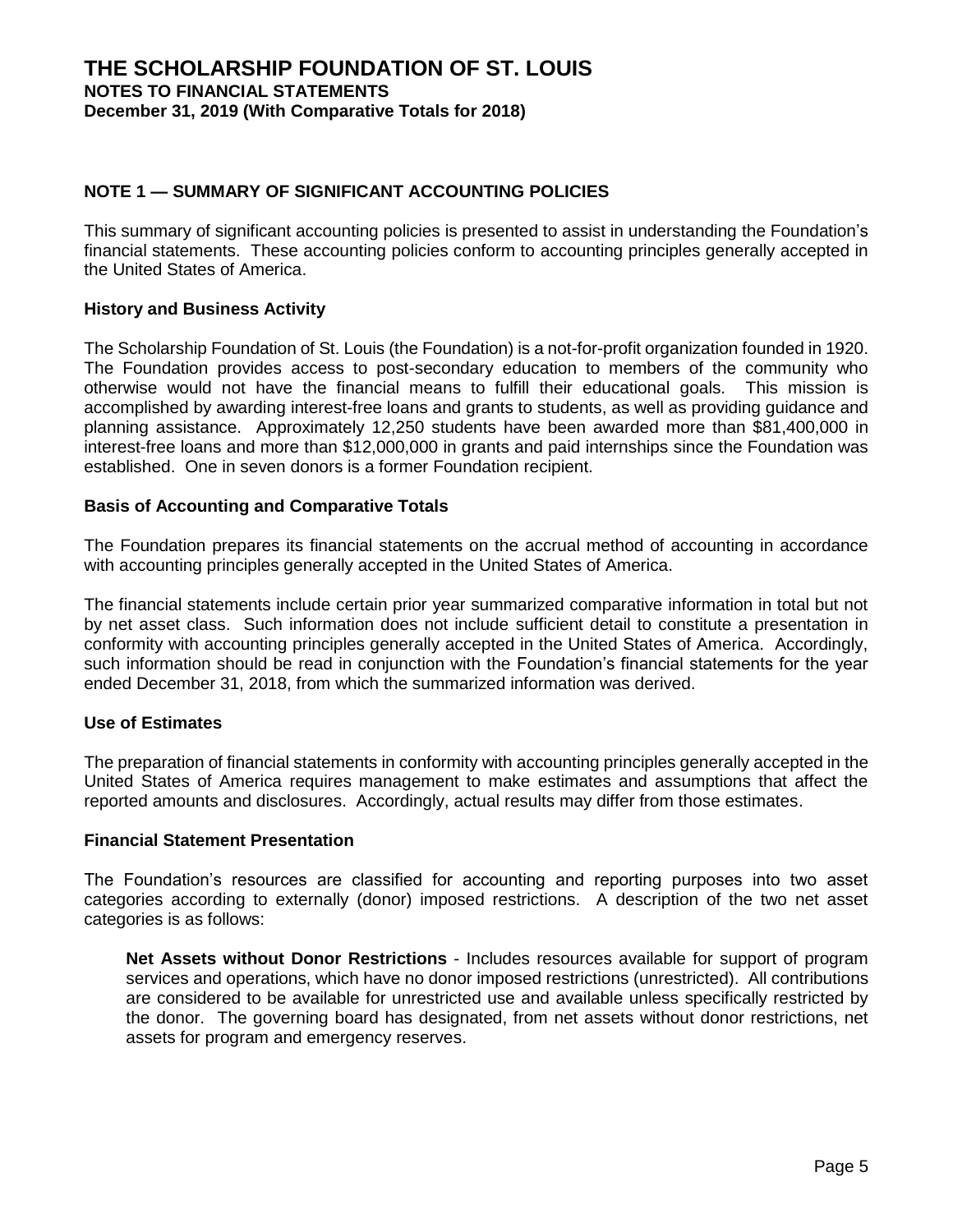## **THE SCHOLARSHIP FOUNDATION OF ST. LOUIS NOTES TO FINANCIAL STATEMENTS December 31, 2019 (With Comparative Totals for 2018)**

## **NOTE 1 — Summary of Significant Accounting Policies (Continued)**

#### **Financial Statement Presentation (Continued)**

#### **Net Assets without Donor Restrictions** (Continued)

The Foundation's net assets without donor restrictions are presented in the accompanying statement of financial position as follows:

- Undesignated: represents resources available for current program services and operations
- Board designated program reserves: represents resources set aside for specific program needs (primarily loans and grants) as determined by the governing board
- Board designated emergency reserves: represents resources that the governing board has designated unrestricted net assets to be reserved for:
	- a) operating expenses,
	- b) program commitments to renewing students with certain offsets, and
	- c) repair, maintenance and capital expenditures.
- Investment in student loans: represents outstanding student loan receivables

**Net Assets with Donor Restrictions** - Represents those net assets whose use has been limited by donor-imposed stipulations. Some donor-imposed restrictions are temporary in nature, such as those that will be met by the passage of time or other events specified by the donor. Other donorimposed restrictions are perpetual in nature, where the donor stipulates that resources be maintained in perpetuity and the income from such resources can be spent for program related expenses. Donor-imposed restrictions are released when a restriction expires, that is, when the stipulated time has elapsed, when the stipulated purpose for which the resource was restricted has been fulfilled, or both.

#### **Cash**

Cash includes checking and depository accounts.

The Foundation from time to time during the year may have bank balances in excess of its insured limits. Management has deemed this as a normal business risk.

#### **Restricted Funds for Future Forward Program**

Restricted funds represent investments that are restricted for the Future Forward Program.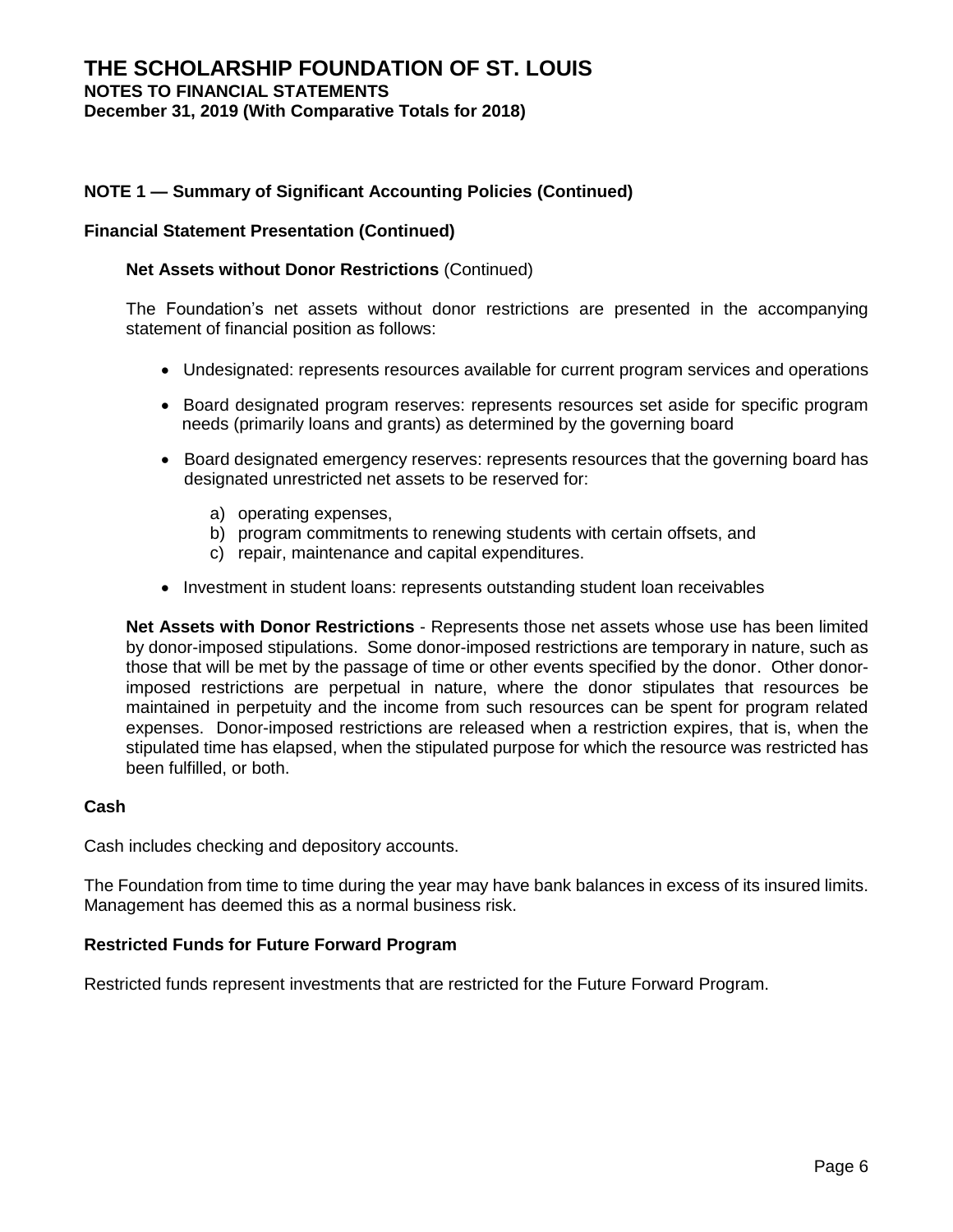## **NOTE 1 — Summary of Significant Accounting Policies (Continued)**

#### **Unconditional Promises-to-Give** (Assets)

Promises-to-give are recognized as contributions in the period the promises are received. Contributions expected to be received in future years are discounted to their present value at a rate of 4.0% and presented as long-term assets. At December 31, 2019 and 2018, management considers contributions receivable to be fully collectible; accordingly, no allowance for uncollectible pledges is recorded.

#### **Conditional Promises-to-Give**

In 2011, the Foundation was notified of its interest in a charitable lead annuity trust related to a bequest in 2009. The terms of the trust provide for the Foundation to receive 15 annual distributions of \$300,000 per year; however, the terms of the trust provide the third party trustee with variance power after the first two years of payments to the Foundation. As a result, the Foundation's interest in future annual distribution is uncertain, and accordingly, the Foundation has not recognized an asset based on this annual condition. The estimated net present value of the conditional promises-to-give of \$1,357,808 is approximately \$1,300,000 at December 31, 2019 (using a discount rate of 1.69% based on a 5 year U.S. Treasury note).

#### **Student Loan Receivables**

The Foundation provides interest-free loans to students for post-secondary education. Loans are awarded twice a year with a maximum award of \$11,000 per year for a student and lifetime maximum loan of \$55,000.

Student loans are stated at cost when awarded. The student is obligated to start repaying loans upon graduation after twelve months of grace period or approved deferment period. Generally, repayment of loans is scheduled over five years. No interest is charged or accrued on loans while a student is actively enrolled in school or during the scheduled or approved repayment period.

The allowance for uncollectible loans is increased by provisions charged to expense and reduced by accounts charged off, net of recoveries. The allowance for uncollectible loans is maintained at a level considered adequate to provide for potential loan losses at 4% of gross student loans outstanding. Past due or default status is based on contractual terms as stated in the signed promissory note.

If any student loan installment becomes delinquent and new contractual terms are not reached, the accounts are turned over to a collection agency and the entire balance owed shall immediately become due and payable.The balance owed shall bear interest at a rate equal to the lesser of ten percent (10%) per year or the highest lawful rate. In addition, the debtor is liable for all costs of collection including reasonable attorney's fees. Interest income on student loans is recognized only to the extent cash payments are received. The Foundation's practice is to charge off any loan or portion of a loan when the loan is determined by management to be uncollectible, due to the debtor's deteriorating or deteriorated financial condition, or for other reasons.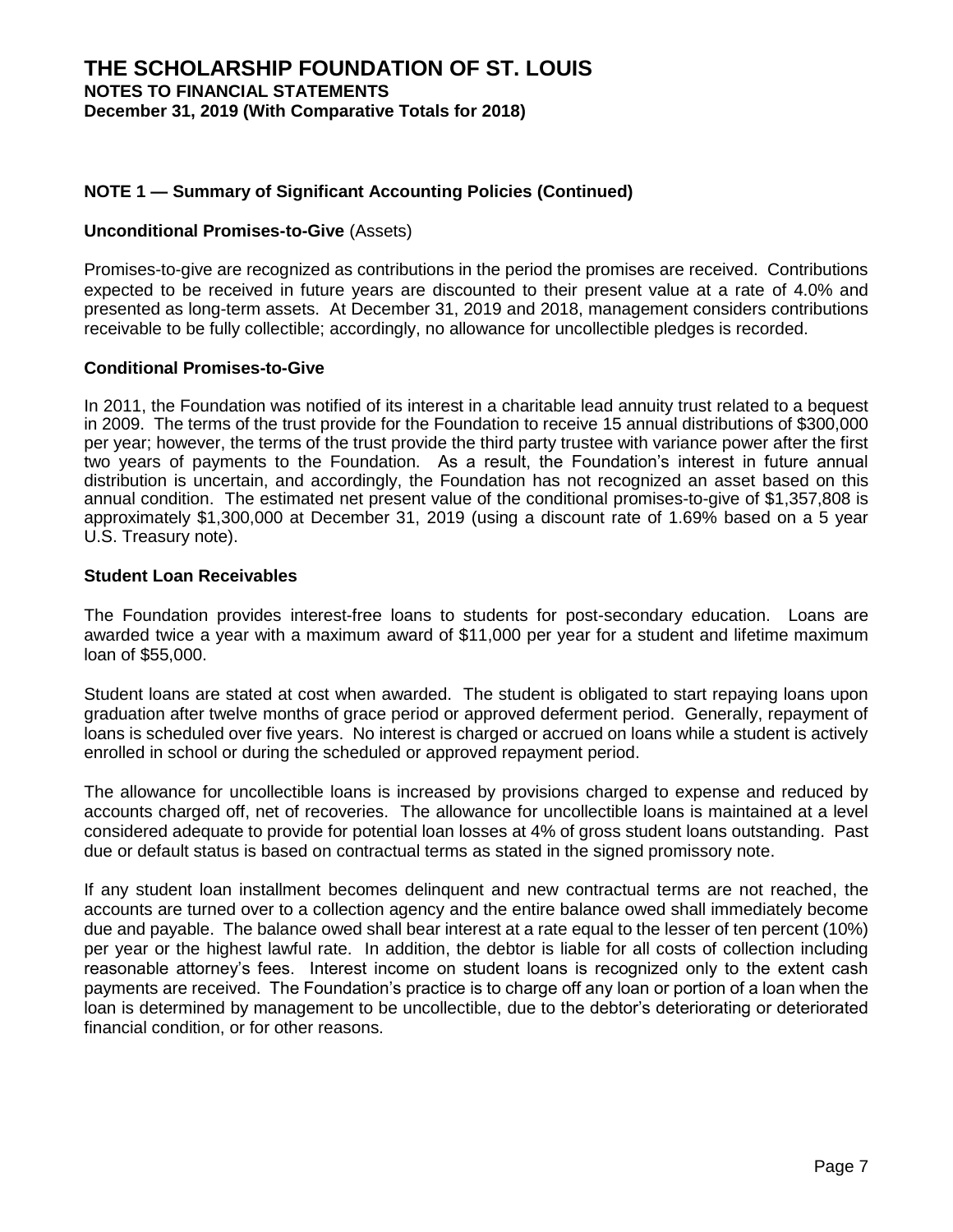#### **Investments**

Investments consist of mutual funds, money market funds, and certificates of deposit. Additionally, the money market funds and certificates of deposit with maturities less than one year are classified as current investments, whereas those with maturities greater than one year are classified as long-term investments. Investments are presented in the financial statements at fair value. The fair value of substantially all securities is determined by quoted market prices. The estimated fair value of securities for which there are no quoted market prices is based on similar types of securities that are traded in the market. Gains or losses on securities are based on the average cost method.

Net investment return (loss) is reported in the statements of activities and consists of interest and dividend income, realized and unrealized gains and losses, less external and direct internal investment expenses.

## **Fair Value Measurements**

Fair value is defined as the exchange price that would be received for an asset or paid to transfer a liability (an exit price) in the principal or most advantageous market for the asset or liability in an orderly transaction between market participants on the measurement date. The Foundation determines the fair values of its financial instruments based on the fair value hierarchy established which requires an entity to maximize the use of observable inputs and minimize the use of unobservable inputs when measuring fair value. The standard describes three levels of inputs that may be used to measure fair value:

- *Level 1:* financial instruments are valued based on quoted prices in active markets for identical assets or liabilities.
- *Level 2:* financial instruments are valued using quoted prices for similar assets or liabilities; quoted prices in markets that are not active; or other inputs that are observable or can be corroborated by observable market data of substantially the full term of the assets or liabilities.
- *Level 3:* financial instruments are valued using pricing models, discounted cash flow methodologies or similar techniques and at least one significant model assumption or input is unobservable and when determination of the fair value requires significant management judgment or estimation.

Declines in the fair value of individual investments below their cost that are other-than-temporary result in write-downs of the individual securities to their fair value. The related write-downs are included in earnings as realized losses. In estimating other-than-temporary impairment losses, management considers (1) the length of time and the extent to which the fair value has been less than cost, (2) the financial condition and near-term prospects of the issuer, and (3) the intent and ability to retain its investment in the issuer for a period of time sufficient to allow for any anticipated recovery in fair value.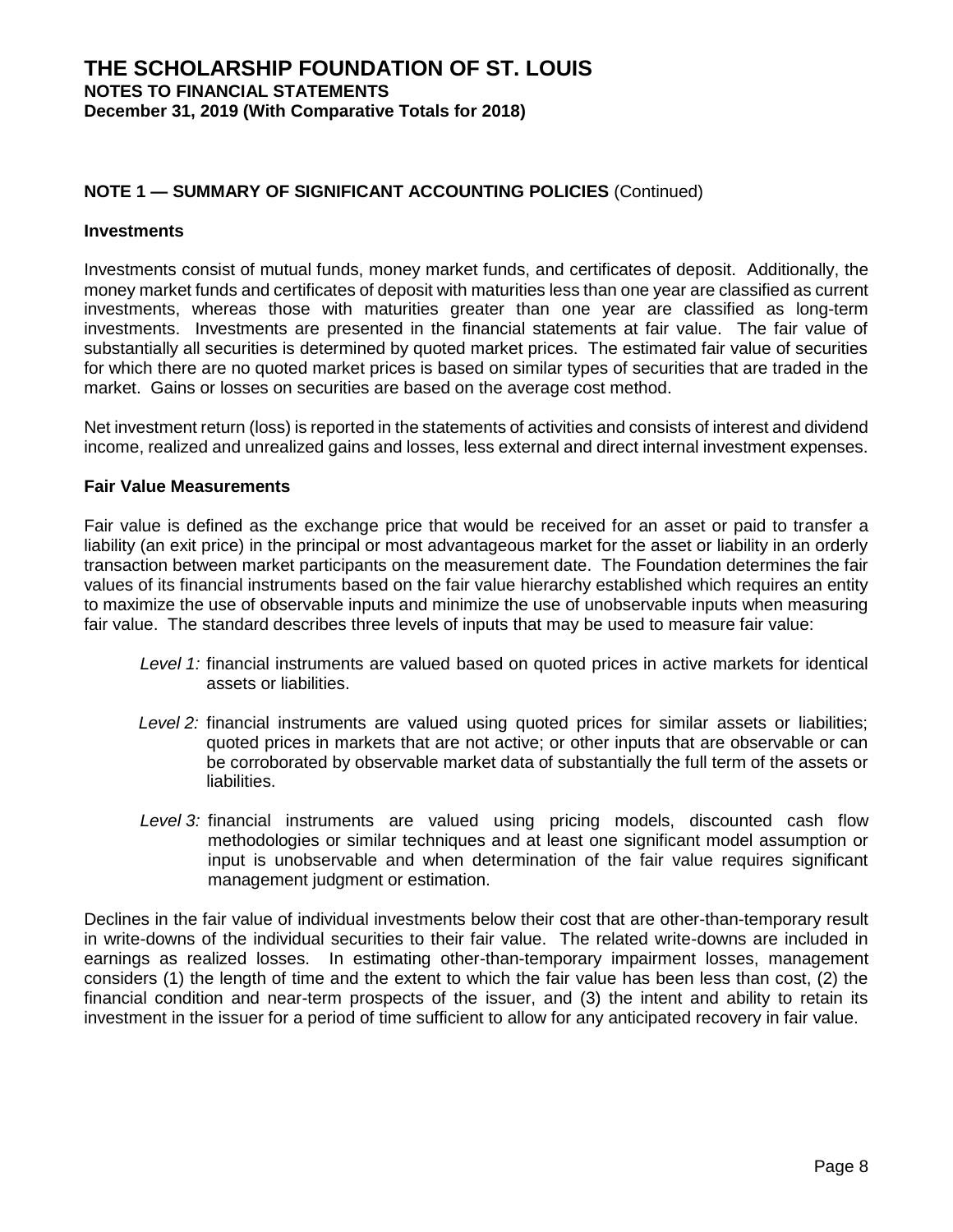#### **Property and Equipment**

Purchases of property and equipment with values of \$1,000 or more are capitalized, while all other purchases are recorded as expense in the year purchased. Property and equipment are recorded at cost, if purchased, or at estimated fair market value on the date of receipt, if donated. When assets are sold or otherwise disposed of, the cost and related depreciation or amortization are removed from the accounts, and any resulting gain or loss is included in the statements of activities. Cost of maintenance and repairs that do not improve or extend the useful lives of the respective assets are expenses currently.

The Foundation reviews the carrying value of property and equipment for impairment whenever events or circumstances indicate that the carrying value of an asset may not be recoverable from the estimated future cash flows expected to result from its use and eventual disposition. When considered impaired, an impairment loss is recognized to the extent carrying value exceeds the fair value of the asset. There was no impairment for the years ended December 31, 2019 and 2018.

Depreciation of property and equipment is provided according to the following:

|                               | Method        | Years         |
|-------------------------------|---------------|---------------|
| Leasehold Improvements        | Straight-line | Term of Lease |
| Equipment                     | Straight-line | $5 - 7$       |
| <b>Furniture and Fixtures</b> | Straight-line | $5 - 7$       |

#### **Contributions and Grants**

All contributions are considered to be available for the general programs of the Foundation unless specifically restricted by the donor. When a donor restriction expires, that is, when a stipulated time restriction ends or purpose restriction is accomplished, temporarily restricted net assets are released to unrestricted net assets and reported in the statement activities as net assets released from restrictions. Donor restricted contributions are recorded in the temporarily restricted class for restrictions expiring during the fiscal year, and then transferred to the unrestricted class. The Foundation reports certain restricted contributions as unrestricted when the restriction is fulfilled in the same time period in which the contribution is received.

Grants are generally recognized as revenue in the period that specific services are performed. However, certain grants may qualify as contributions, and accordingly, they are recognized as public support when made.

#### **Accounts Payable and Accrued Expenses**

Accounts payable and accrued expenses includes \$89,330 of estimated accrued lease obligation representing the difference between the Processing Center lease obligation, expected common area maintenance costs and expected sublease rental income (Note 10). Additionally, the Foundation has a sublease deposit of \$9,448 as of December 31, 2019 (included in long-term accounts payable and accrued expenses).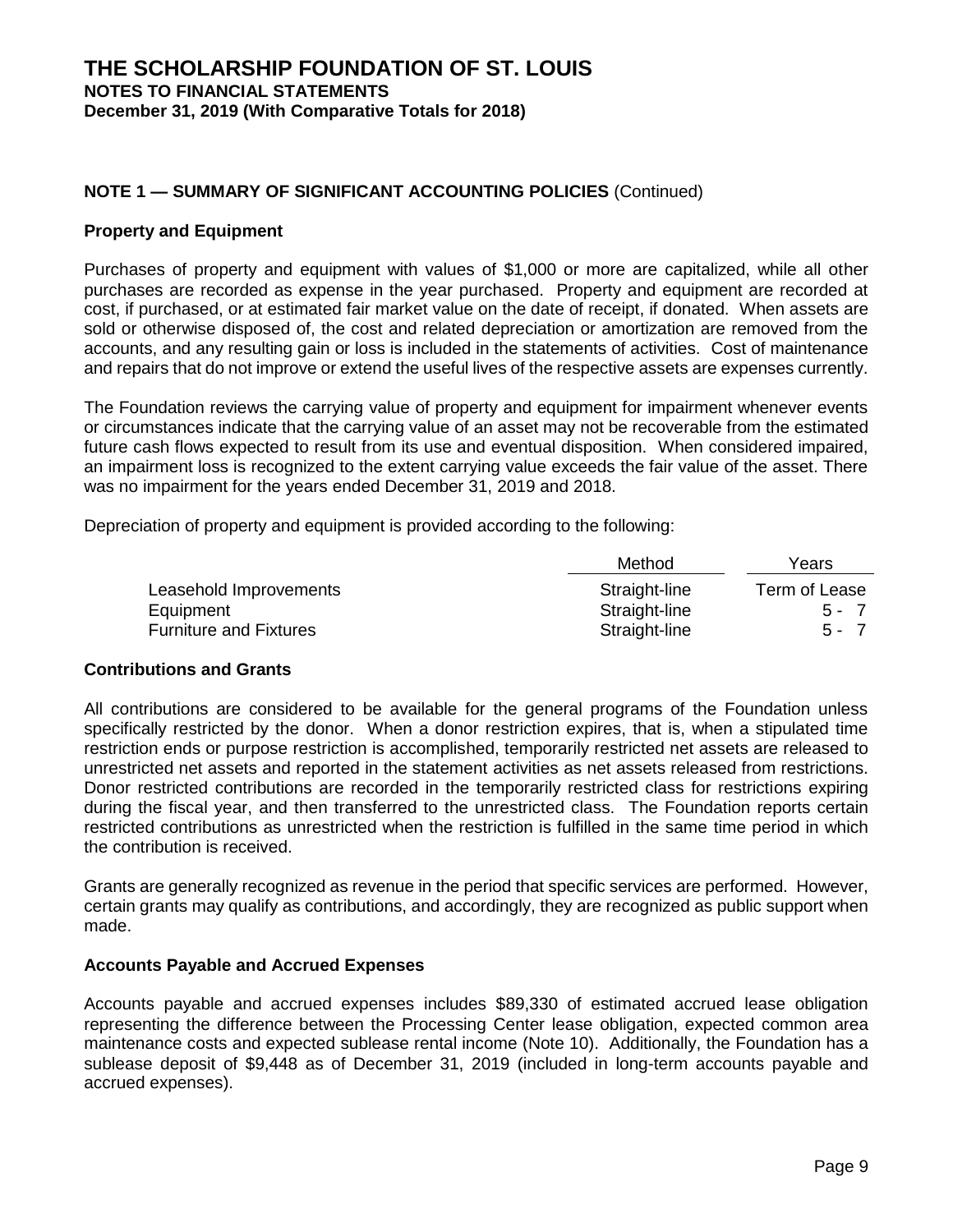#### **Unconditional Promises-to-Give for Future Forward Program** (Liabilities)

Unconditional promises-to-give for Future Forward Program (Section 529 College Savings accounts) are recorded as liabilities and expenses in the period the promises are made.

#### **Deferred Revenue**

Deferred revenue represents cash received from non-exchange grants and contracts that include conditions (specific measurement requirements) and have refundable provisions prior to performance by the Foundation.

#### **Annuity Trusts, Gift Annuities, and Beneficial Interests in Trusts**

The Foundation is a beneficiary of a unitrust. The Foundation has the irrevocable right to receive a percentage of the fair market value of the trust as stated in the agreement. The Foundation recorded an estimate of its share of the unitrust's net assets as long-term unconditional promises-to-give.

As disclosed in Note 1 (conditional promises-to-give), the Foundation recognized \$300,000 of public support bequest revenue from a charitable lead annuity trust for each of the years ended December 31, 2019 and 2018.

#### **Grants and Student Loans Awarded**

Grants are recognized as expense based on actual award and/or date of promise.

The Foundation provides interest-free loans to qualified students for post-secondary education. The outstanding loans are presented on the Statement of Financial Position as student loan receivables.

#### **Noncash Interest Income and Grant Expense**

The Foundation records imputed interest income on student loans. To determine a comparable rate, the Foundation used a 12-year average rate consistent with the Federal Student Aid Direct Subsidized Loan rate, plus the Disbursement Fee rate for new loan disbursements. The 12-year average rate was 5.1% and the loan disbursement rate was 1.1% at December 31, 2019. As a result, noncash interest income and grant - forgone interest not charged on student loans of \$1,543,156 and \$1,827,743 was recognized for the years ended December 31, 2019 and 2018, respectively, in the statement of activities.

## **Income Taxes**

The Foundation is a not-for-profit organization as described in Section 501(c)(3) of the Internal Revenue Code and is exempt from federal income taxes on related income pursuant to Section 501(a) of the Code. The Foundation is annually required to file a Return of Organization Exempt from Income Tax (Form 990) with the IRS.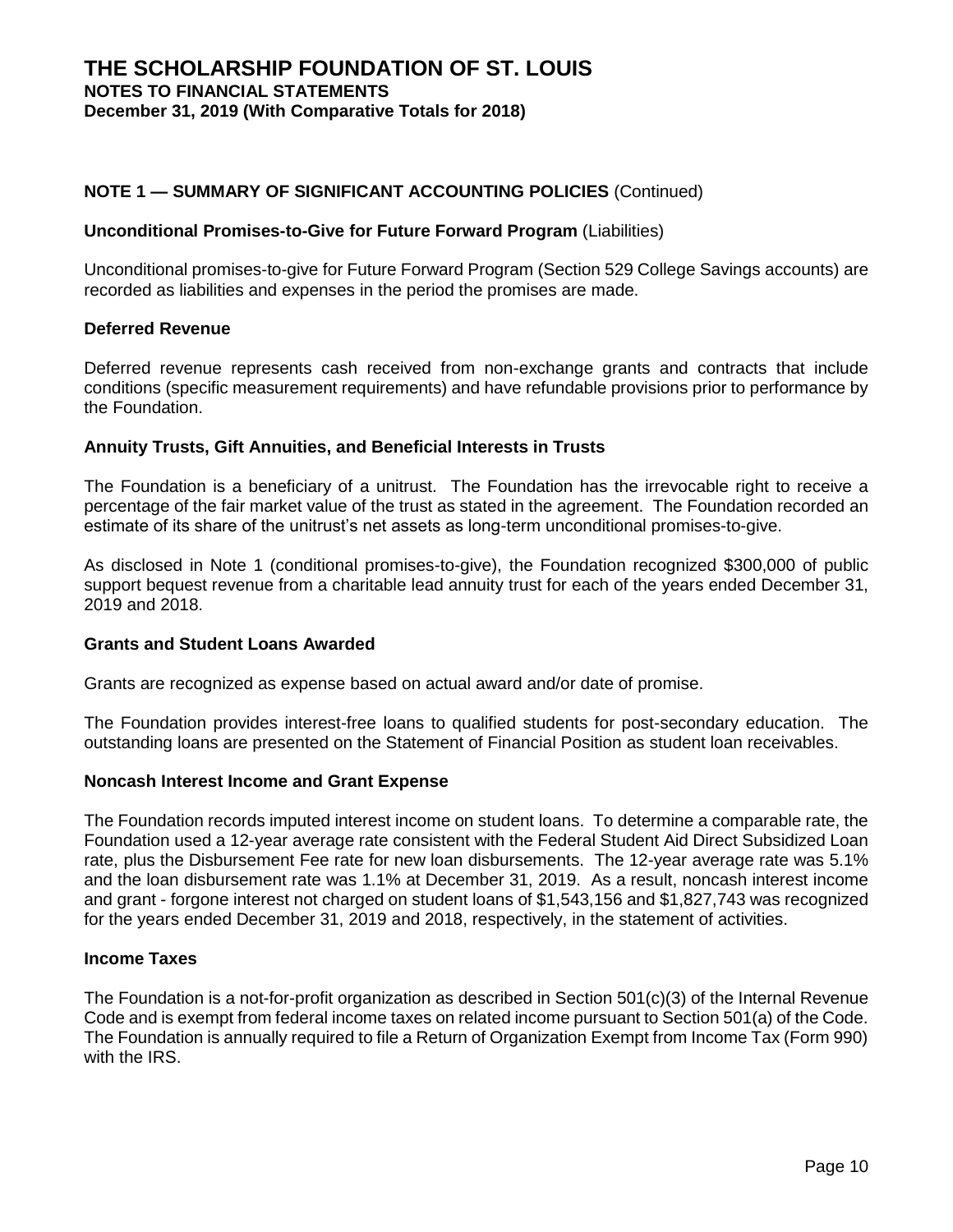#### **Income Taxes** (Continued)

For income tax reporting, the Foundation reports on the modified cash basis, which includes reporting student loans as "interest-free" and "fee-free" grant expense and student loan repayments as program revenue. For financial reporting, the Foundation reports these student loan transactions as components of the asset "student loans." In addition, the noncash transactions for interest income on student loans and grants - forgone interest are recorded for financial statement purposes but not for income tax purposes. As a result, there are significant differences in reporting these items (Note 14).

## **Financial Instruments and Credit Risk**

The Foundation manages deposit concentration risk by placing cash, money market accounts, and certificates of deposit with financial institutions believed by the Foundation to be creditworthy. At times, amounts on deposit may exceed insured limits or include uninsured investments in money market mutual funds. To date, the Foundation has not experienced losses in any of these accounts. Credit risk associated with student loan receivables and promises-to-give is considered to be limited due to high historical collection rates. Investments are made by diversified investment managers whose performance is monitored by the Foundation and the Finance Committee of the Board of Directors. Although the fair values of investments are subject to fluctuation on a year-to-year basis, The Foundation and the Finance Committee believe that the investment policies and guidelines are prudent for the long-term welfare of the Foundation.

#### **Functional Expenses**

The Foundation allocates expenses on a functional basis among program and supporting services. Expenses that can be directly associated with a specific program are allocated directly according to their functional expense classification. Other expenses that are common to several functions are allocated by various statistical bases, including time estimates for personnel to allocate compensation, payroll taxes and employee benefits.

## **Cash Flows Reporting**

The Foundation has a policy to immediately sell donated securities from donors and utilize those resources for unrestricted activities unless restricted by the donor for long-term purposes. The Foundation recognized donated securities of \$253,579 and \$200,899 during the years ended December 31, 2019 and 2018, respectively.

## **Reclassifications**

Certain reclassifications have been made to the financial statements for the year ended December 31, 2018 to conform to the presentation for the year ended December 31, 2019.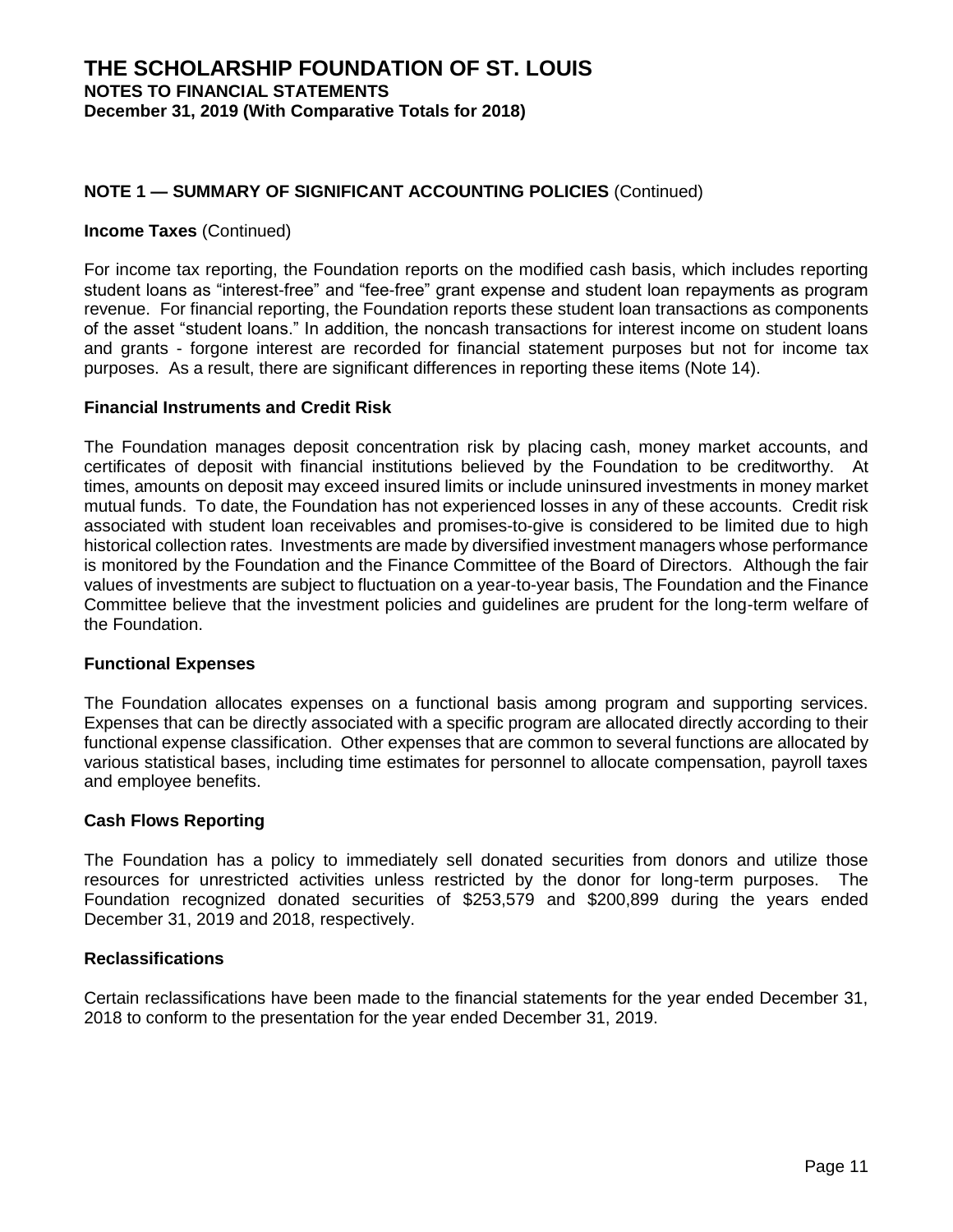## **Recent Accounting Guidance Adopted**

Effective January 1, 2019, the Foundation adopted Accounting Standards Update (ASU) No. 2014-09 Revenue Recognition (Topic 606): *Revenue from Contracts with Customers and ASU 2018-08, Clarifying the Scope and the Accounting Guidance for Contributions Received and Contributions Made*. The ASU's were applied to all contracts, grants and contributions (nonreciprocal transactions) entered into during 2019 using the prospective method. The comparative information for prior periods has not been restated and continues to be reported under the accounting standards in effect for those periods. The effect of adopting Topic 606 was recording \$350,102 in deferred revenue as of December 31, 2019. The initial application was applied to all new contracts, grants and contributions beginning January 1, 2019.

## **Subsequent Events**

The Foundation has performed a review of events subsequent to the statement of financial position date through March 4, 2020, the date the financial statements were available to be issued.

## **NOTE 2 — LIQUIDITY AND AVAILABILITY**

Financial assets available for general expenditure, that is, without donor or other restrictions limiting their use, within one year of the balance sheet date, comprise the following:

|                                                                                                       |                            | December 31,<br>2019 |                                  | December 31,<br>2018 |                                  |
|-------------------------------------------------------------------------------------------------------|----------------------------|----------------------|----------------------------------|----------------------|----------------------------------|
| Cash<br>Unconditional Promises-to-Give<br><b>Student Loans Receivable</b><br>Investments              |                            | \$                   | 1,819,241<br>40,842<br>2,125,000 | \$                   | 1,380,323<br>15,769<br>2,200,000 |
| Undesignated<br>Designated - program reserves                                                         | \$<br>2,282,842<br>832,598 |                      |                                  |                      |                                  |
| Designated - emergency reserves<br><b>Endowment Spending-Rate</b><br>Distributions and Appropriations | 970,000                    |                      | 4,085,440<br>171,980             |                      | 2,141,688<br>170,300             |
| <b>Less Board Designated Funds</b>                                                                    |                            |                      | 8,242,503<br>1,802,598           |                      | 5,908,060<br>1,311,070           |
|                                                                                                       |                            |                      | 6,439,905                        |                      | 4,596,990                        |

The Foundation's endowment funds consist of donor-restricted endowments. Income from donorrestricted endowments is restricted for specific purposes, with the exception of the amounts available for general use. Donor-restricted endowment funds are not available for general expenditure.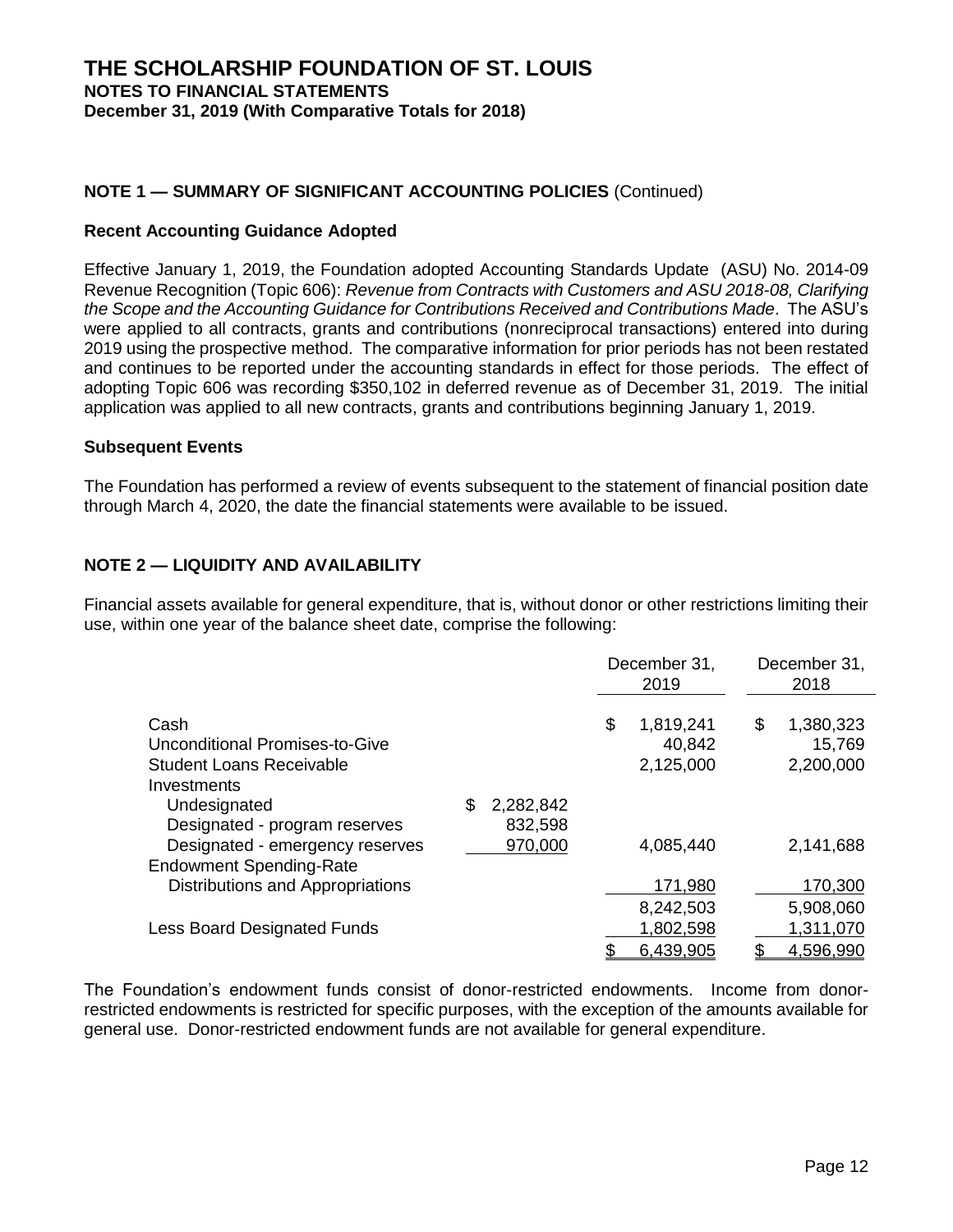## **NOTE 2 — LIQUIDITY AND AVAILABILITY** (Continued)

As part of the Foundation's liquidity management plan, cash in excess of daily requirements is invested in short-term investments, CDs, and money market funds. Occasionally, the Board designates a portion of any operating surplus to its program and emergency reserves, which were \$1,802,598 as of December 31, 2019.

## **NOTE 3 — RESTRICTED FUNDS FOR FUTURE FORWARD PROGRAM**

Restricted funds consist of the following:

|                                    | December 31, |         |      |         |
|------------------------------------|--------------|---------|------|---------|
|                                    |              | 2019    | 2018 |         |
|                                    |              |         |      |         |
| Future Forward Program (long-term) |              | 158.109 |      | 171,853 |

The Future Forward Program (a 529 College Saving Plan), was launched during 2014 to establish college saving accounts for students attending two local middle schools and a youth agency. As of December 31, 2019, the Foundation has funded a total of \$173,100 to open the student saving accounts with MOST – Missouri's 529 College Saving Plan. These funds include cumulative investments gains of \$33,216 and are net of cumulative disbursements to qualified students of \$48,207 as of December 31, 2019. The Foundation is the owner of these accounts with the student listed as the beneficiary. The Foundation has conditionally pledged additional funding up to \$900 per student based on certain criteria as defined in the Future Forward Program. These funds are invested in the Vanguard Conservative Growth Portfolio fund (mutual fund, level 1 fair value - Note 5) and had unrealized gains (losses) of \$18,062 and (\$1,377) for the years ended December 31, 2019 and 2018, respectively.

## **NOTE 4 — STUDENT LOAN RECEIVABLES**

Student loan receivables consist of the following:

|                                                                                   | December 31,            |                         |  |
|-----------------------------------------------------------------------------------|-------------------------|-------------------------|--|
|                                                                                   | 2019                    | 2018                    |  |
| Loan Balances Not Yet in Repayment                                                | 13,397,178              | 13,366,757<br>S         |  |
| Loan Balances in Repayment                                                        | 16,455,687              | 15,866,965              |  |
| Total student loan receivables<br>Less Allowance for Student Loan Losses          | 29,852,865<br>1,194,116 | 29,233,722<br>1,169,350 |  |
| Net student loan receivables                                                      | 28,658,749              | 28,064,372              |  |
| <b>Less Current Portion</b>                                                       |                         |                         |  |
| (Estimated Repayments in 2020 and 2019)                                           | 2,125,000               | 2,200,000               |  |
| Long-Term Student Loan Receivables<br>(Estimated Repayments Beyond 2020 and 2019) | 26,533,749              | 25,864,372              |  |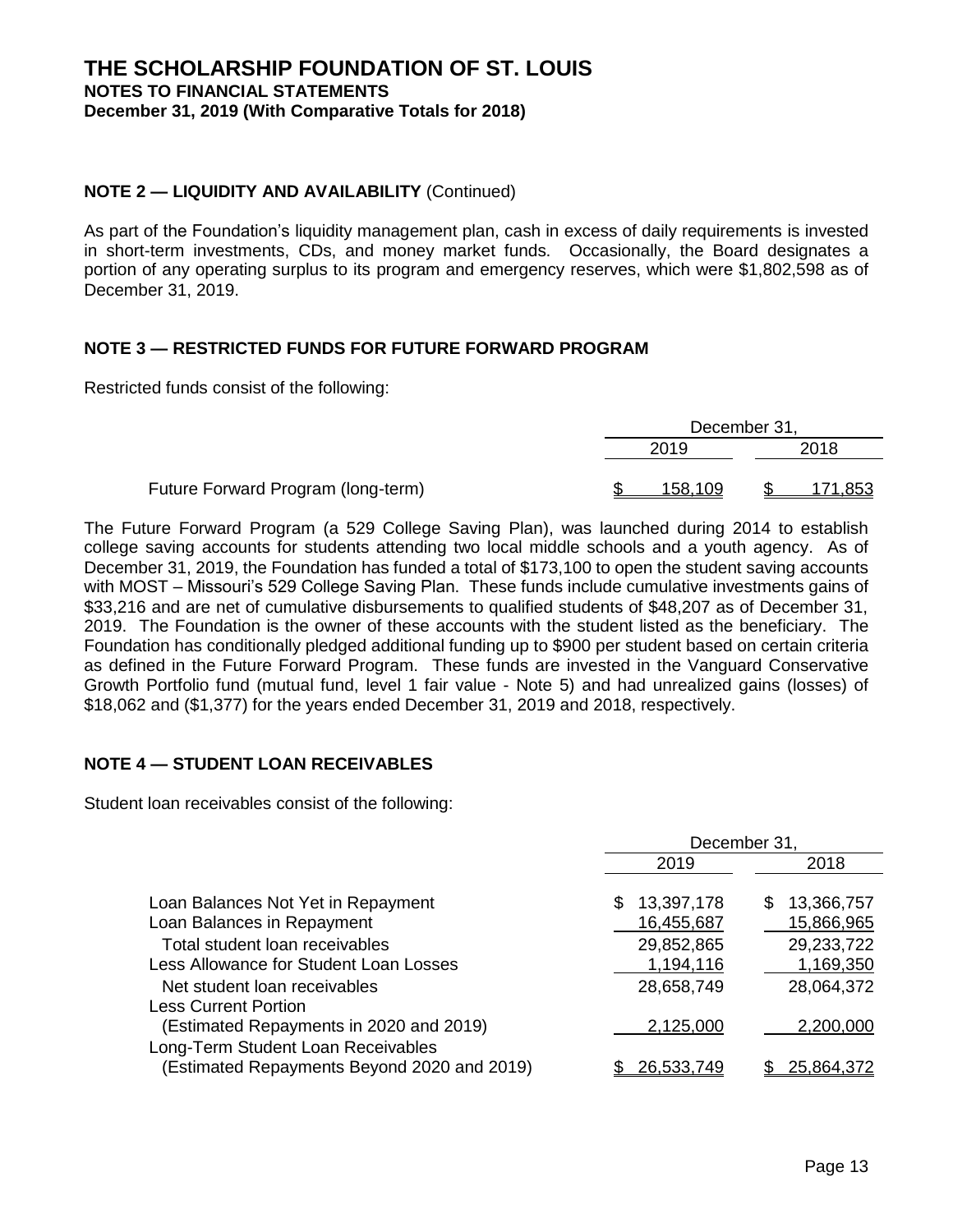## **NOTE 4 — STUDENT LOAN RECEIVABLES** (Continued)

Changes in the allowance for student loan losses are as follows:

|                                                         | As of and for the Years Ended<br>December 31. |                      |  |                      |  |
|---------------------------------------------------------|-----------------------------------------------|----------------------|--|----------------------|--|
|                                                         | 2019                                          |                      |  | 2018                 |  |
| Balance, Beginning<br>Provision for uncollectible loans |                                               | 1,169,350<br>343,996 |  | 1,144,250<br>330,358 |  |
| Recoveries on loans                                     |                                               | 50.404               |  | 54,395               |  |
| Less loans charged off                                  |                                               | (369,634)            |  | (359,653)            |  |
| Balance, Ending                                         |                                               | <u>1,194,116</u>     |  | <u>1,169,350</u>     |  |

The following table provides aging information on the Foundation's student loans:

|                      | Students in   | Current or          |           |             |              |
|----------------------|---------------|---------------------|-----------|-------------|--------------|
|                      | School -      | Less Than           | 30-89     |             |              |
|                      | Amounts       | 30 Days             | Days      | 90 Days     |              |
|                      | Not Due $(*)$ | Past Due            | Past Due  | Past Due    | Total        |
| December 31, 2019    |               |                     |           |             |              |
| <b>Student Loans</b> | \$13,397,178  | \$10,593,245        | \$201,513 | \$5,660,929 | \$29,852,865 |
| December 31, 2018    |               |                     |           |             |              |
| <b>Student Loans</b> | \$13,366,757  | <u>\$10,131,332</u> | \$150,533 | \$5,585,100 | \$29,233,722 |

(\*) Including grace period.

The following table provides information about the credit risk of student loans using the Foundation's internal review process. Student loans are generally not due and payable while a student is enrolled in school and during a one year grace period following graduation. These loan balances are classified as low risk. Loans that are not yet in repayment or are in repayment and being paid on schedule are also classified as low risk. When a student loan is in repayment status and a portion of the debtor's loan balance becomes past due, communication between the Foundation and debtor may result in extension or deferment of the debt. This group of debtors is considered average risk as there is a detailed review of the debtor's current financial condition and ongoing communication between the Foundation and the debtor. When communication with the debtor ceases or there is a further deterioration of the debtor's performance in meeting loan repayment obligations, the loan balance is referred to an external professional collection firm. Even though there is a strong repayment track record by this group of debtors, the loan balance in collections is rated as doubtful and is watched closely for improvement or further deterioration.

|                          | December 31, |            |  |            |
|--------------------------|--------------|------------|--|------------|
|                          |              | 2019       |  | 2018       |
| <b>Student Loans</b>     |              |            |  |            |
| Average or lower risk    |              | 25,481,973 |  | 24.575.107 |
| Doubtful (in collection) |              | 4,370,892  |  | 4,658,615  |
|                          |              | 29,852,865 |  | 29,233,722 |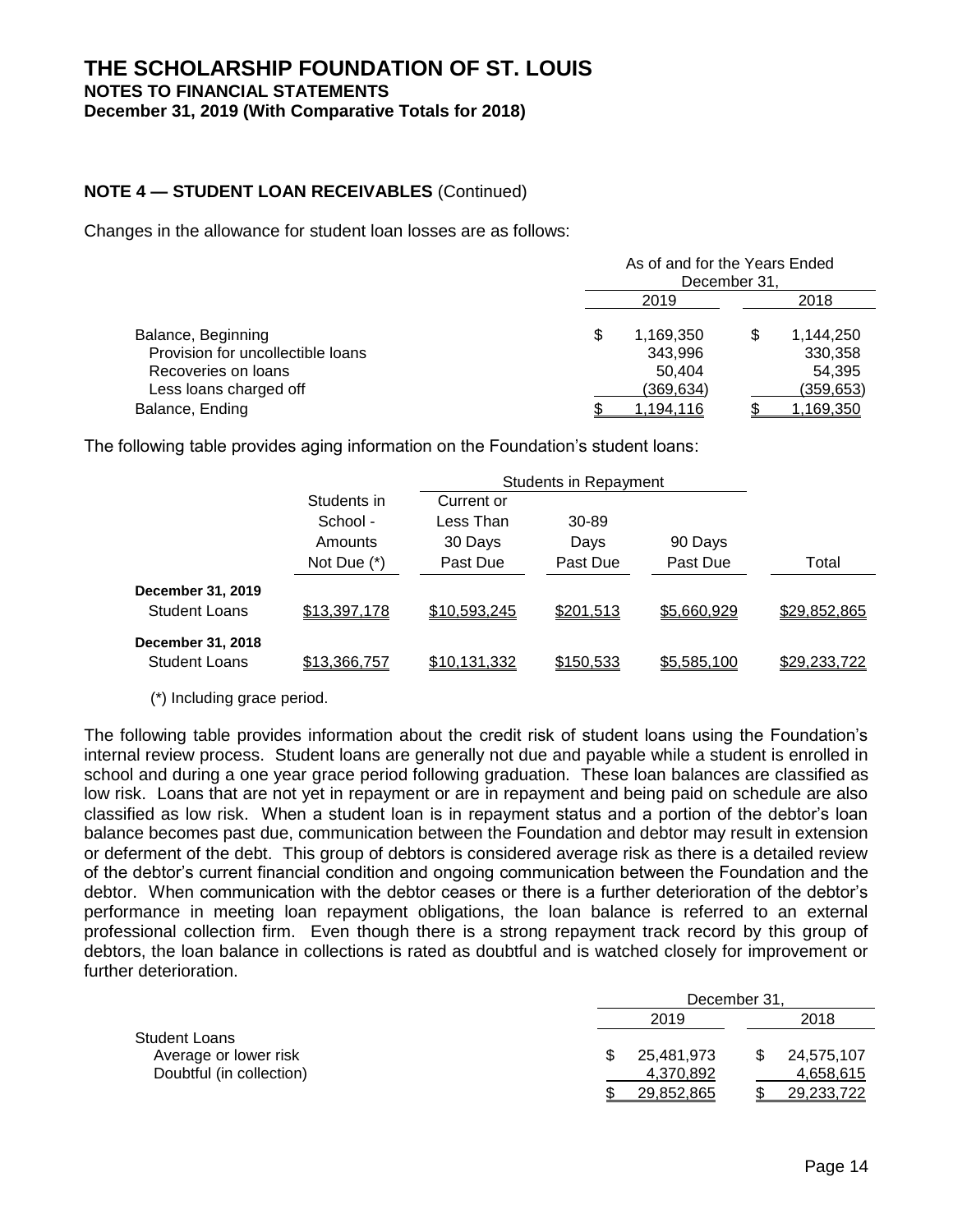## **THE SCHOLARSHIP FOUNDATION OF ST. LOUIS NOTES TO FINANCIAL STATEMENTS December 31, 2019 (With Comparative Totals for 2018)**

## **NOTE 5 — INVESTMENTS**

Investments consist of the following:

|                                                                           | December 31.    |                 |  |
|---------------------------------------------------------------------------|-----------------|-----------------|--|
|                                                                           | 2019            | 2018            |  |
| <b>Mutual Funds</b><br>Dimensional Fund Advisors (DFA) U.S. Core Equity 2 | \$<br>2,375,783 | \$<br>1,613,820 |  |
| DFA Five Year Global Fixed                                                | 1,577,074       | 1,428,147       |  |
| Vanguard Short-Term Investment Grade                                      | 3,724,981       | 3,412,450       |  |
| All other mutual funds                                                    | 3,098,252       | 2,091,770       |  |
|                                                                           | 10,776,090      | 8,546,187       |  |
| <b>Money Market Funds</b>                                                 | 2,320,512       | 533,577         |  |
| <b>Certificates of Deposit</b>                                            |                 | 234,576         |  |
|                                                                           | 13,096,602      | 9,314,340       |  |
| Less Short-Term Investments                                               | 4,152,074       | 2,200,303       |  |
|                                                                           | 8,944,528       | 7,114,037       |  |

Investments are classified as follows:

|                                         | December 31. |            |  |           |  |
|-----------------------------------------|--------------|------------|--|-----------|--|
|                                         |              | 2019       |  | 2018      |  |
| <b>Those With Donor Restrictions</b>    |              |            |  |           |  |
| Specified purposes                      | \$           | 472.560    |  | 390,353   |  |
| <b>Endowment funds</b>                  |              | 6,262,046  |  | 4,220,805 |  |
|                                         |              | 6,734,606  |  | 4,611,158 |  |
| <b>Those Without Donor Restrictions</b> |              | 6,361,996  |  | 4,703,182 |  |
|                                         |              | 13,096,602 |  | 9.314.340 |  |

#### **NOTE 6 — FAIR VALUE MEASUREMENTS**

Following is a description of the valuation methodologies used for assets and liabilities measured at fair value. There have been no changes in the methodologies used at December 31, 2019 and 2018.

- *Mutual funds*: Valued at the daily closing price reported by the fund, which is the quoted publicly traded net asset value (NAV) of shares.
- *Money market funds and certificates of deposit*: Valued at quoted prices in markets that are not active which the individual securities are traded.
- *Annuities payable:* Valued at the present value of expected future payments to the beneficiary.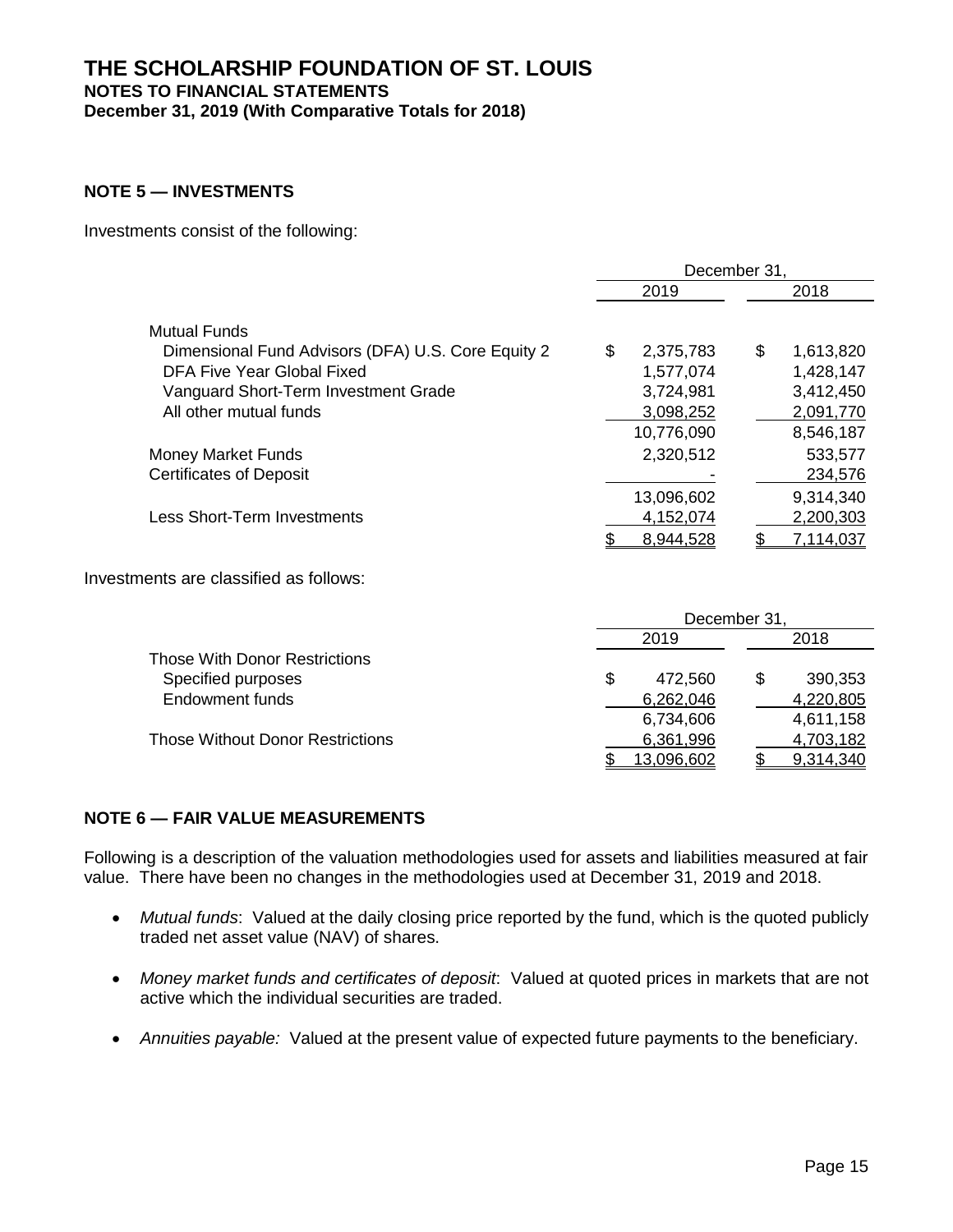## **THE SCHOLARSHIP FOUNDATION OF ST. LOUIS NOTES TO FINANCIAL STATEMENTS December 31, 2019 (With Comparative Totals for 2018)**

## **NOTE 6 — FAIR VALUE MEASUREMENTS** (Continued)

The following are the major categories of assets and liabilities measured at fair value on a recurring basis:

|                                | Level 1         | Level <sub>2</sub> | Level 3 | Fair Value      | <b>Fair Value</b> |  |
|--------------------------------|-----------------|--------------------|---------|-----------------|-------------------|--|
|                                |                 |                    |         |                 | December 31,      |  |
|                                |                 | December 31, 2019  |         |                 | 2018              |  |
| Assets-Investments             |                 |                    |         |                 |                   |  |
| Mutual funds                   |                 |                    |         |                 |                   |  |
| Equities                       | \$<br>5,474,035 | \$                 | \$      | \$<br>5,474,035 | \$<br>3,705,590   |  |
| Fixed income                   | 5,302,055       |                    |         | 5,302,055       | 4,840,597         |  |
|                                | 10,776,090      |                    |         | 10,776,090      | 8,546,187         |  |
| Money market funds             |                 | 2,320,512          |         | 2,320,512       | 533,577           |  |
| Certificates of deposit        |                 |                    |         |                 | 234,576           |  |
| 2019 Totals                    | 10,776,090      | 2,320,512          |         | 13,096,602      |                   |  |
| 2018 Totals                    | 8,546,187       | 768,153            |         |                 | 9,314,340         |  |
| <b>Assets-Restricted Funds</b> |                 |                    |         |                 |                   |  |
| 2019                           | 158,109         |                    |         | 158,109         |                   |  |
| 2018                           | 171,853         |                    |         |                 | 171,853           |  |

## **NOTE 7 — PROPERTY AND EQUIPMENT**

Property and equipment consists of the following:

|                               | December 31. |            |    |            |  |
|-------------------------------|--------------|------------|----|------------|--|
|                               |              | 2019       |    | 2018       |  |
| Leasehold Improvements        | \$           | 46,233     | \$ | 46,233     |  |
| Equipment                     |              | 139,917    |    | 98,276     |  |
| <b>Furniture and Fixtures</b> |              | 43,269     |    | 43,269     |  |
|                               |              | 229,419    |    | 187,778    |  |
| Less Accumulated Depreciation |              | (129, 955) |    | (117, 206) |  |
|                               |              | 99,464     |    | 70,572     |  |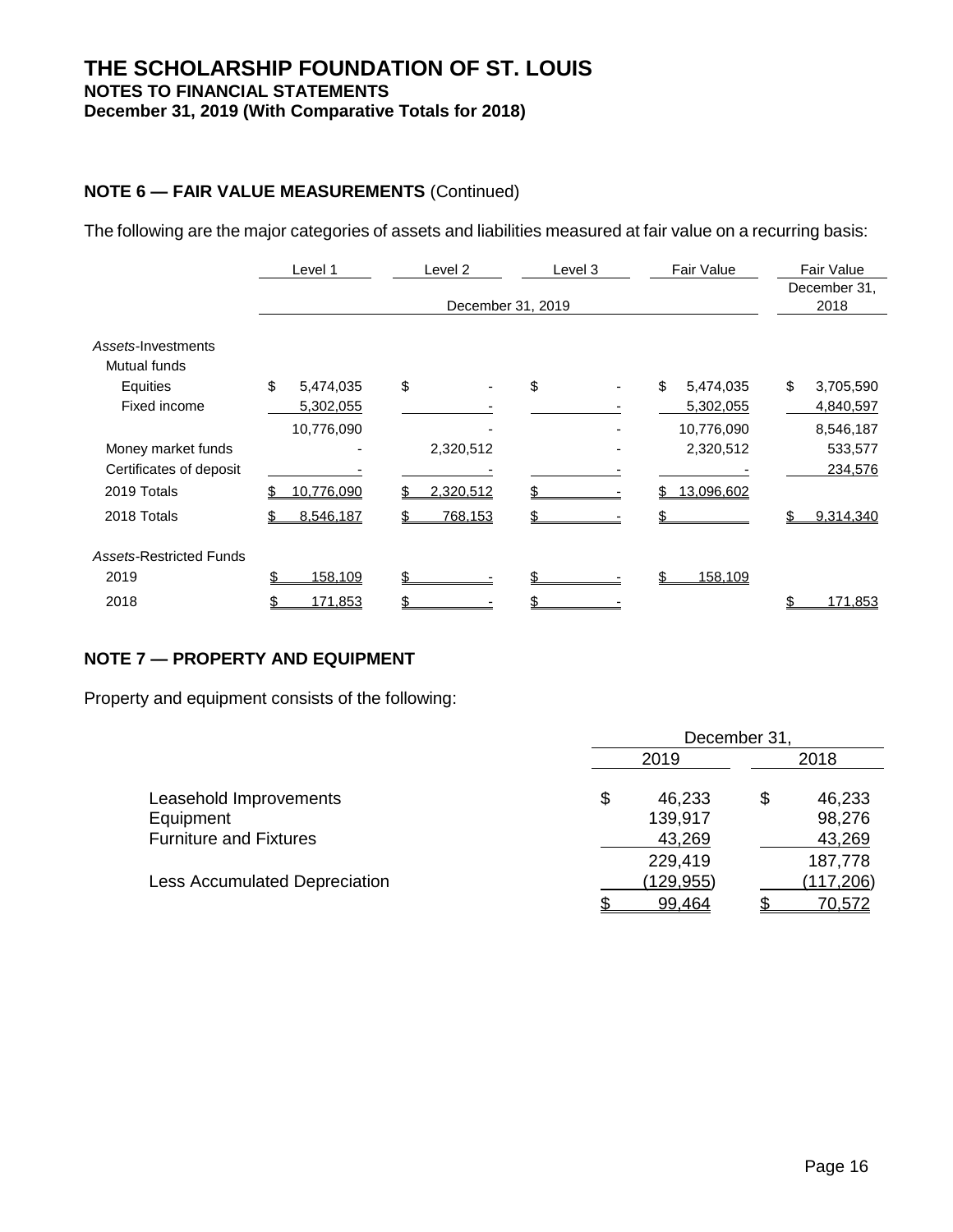## **NOTE 8 — NET ASSETS WITH DONOR RESTRICTIONS**

Net assets with donor restrictions are restricted for the following purposes or periods.

|                                                                   | December 31, |           |    |                  |  |
|-------------------------------------------------------------------|--------------|-----------|----|------------------|--|
|                                                                   |              | 2019      |    | 2018             |  |
| Subject to Expenditure for Specified Purpose:                     |              |           |    |                  |  |
| Other program restrictions                                        |              |           |    |                  |  |
| Advising                                                          | \$           | 153,986   | \$ | 175,890          |  |
| Advocacy                                                          |              | 113,576   |    | 186,771          |  |
| Grants                                                            |              | 1,556,363 |    | 1,305,626        |  |
| Loans                                                             |              | 19,829    |    | 13,595           |  |
|                                                                   |              | 1,853,754 |    | 1,681,882        |  |
| Deedee Becker Fund - loans to nursing students                    |              | 1,121,566 |    | 1,081,370        |  |
|                                                                   |              | 2,975,320 |    | 2,763,252        |  |
| Subject to the Passage of Time                                    |              | 327,899   |    | 99,000           |  |
| Endowment Funds (Note 9):                                         |              |           |    |                  |  |
| Subject to the Foundation's spending policy and<br>appropriation: |              |           |    |                  |  |
| 10 Separate Funds                                                 |              | 1,853,397 |    | 1,825,397        |  |
| Earnings allocated to the Deedee Becker Fund:                     |              |           |    |                  |  |
| 1 Separate Fund                                                   |              | 1,993,442 |    | <u>1,993,442</u> |  |
|                                                                   |              | 3,846,839 |    | 3,818,839        |  |
| Accumulated investment gains                                      |              | 851,063   |    | 290,263          |  |
|                                                                   |              | 4,697,902 |    | 4,109,102        |  |
|                                                                   | \$           | 8,001,121 | \$ | 6,971,354        |  |

Net assets were released from donor restrictions by incurring expenses, satisfying the restricted purposes or by occurrence of other events specified by donors as follows for the year ended December 31, 2019:

| <b>Purpose Restrictions</b>     | 2.149.971 |
|---------------------------------|-----------|
| <b>Time Restrictions</b>        | 80.398    |
| <b>Endowment Appropriations</b> | 174.972   |
| Total restrictions released     | 2.405.341 |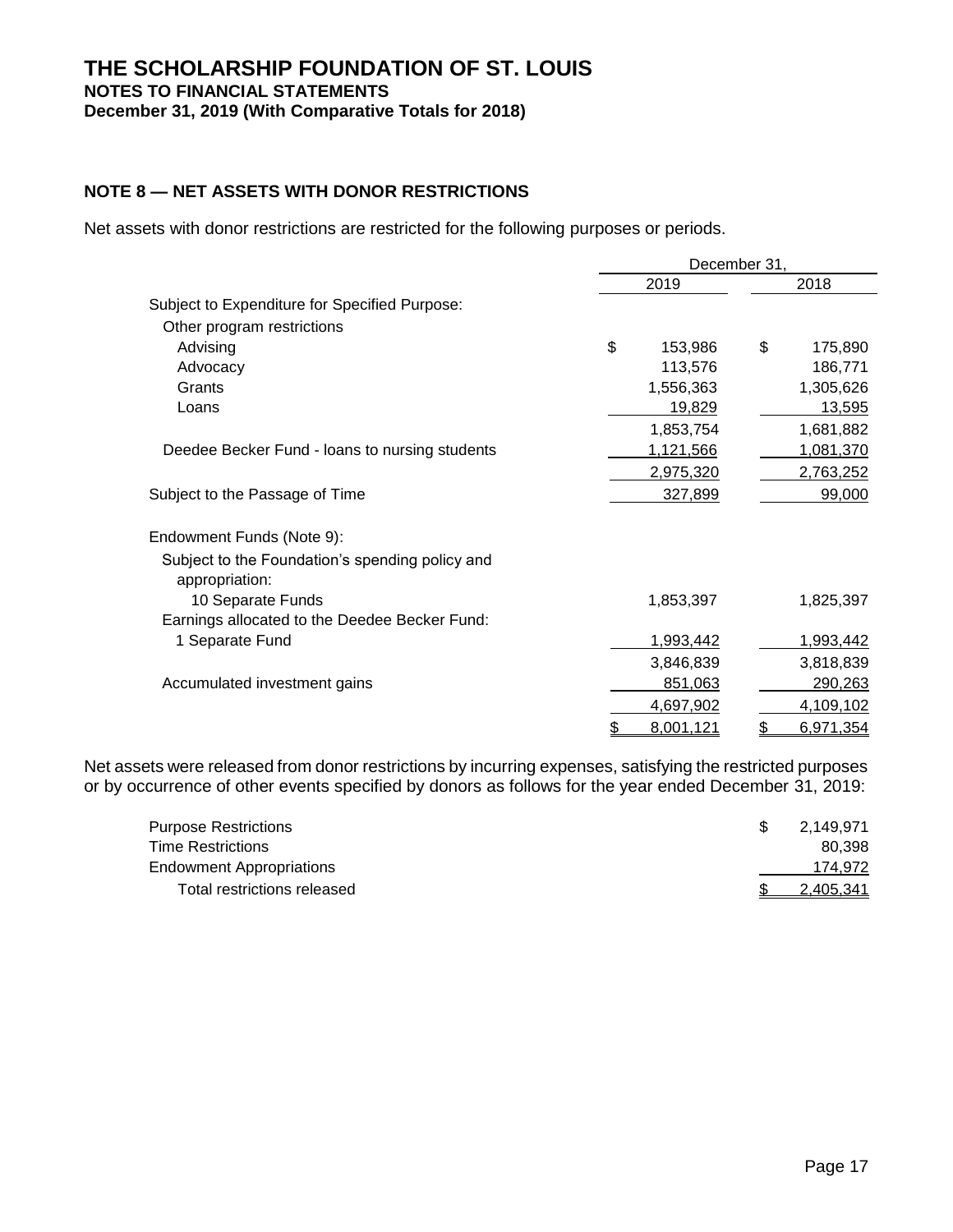#### **NOTE 9 — ENDOWMENT**

The Foundation's endowment consists of eleven funds established by donors to provide for program purposes (Note 8). Net assets associated with endowment funds are classified and reported based on the existence or absence of donor restrictions.

#### **Interpretation of Relevant Law**

The Board of Directors of the Foundation has interpreted State Prudent Management of Institutional Funds Act (SPMIFA) as requiring the preservation of the fair value of the original gift as of the date of the donor restricted endowment funds absent explicit donor stipulations to the contrary. As a result of this interpretation, the Foundation classifies as permanently restricted net assets (a) the original value of gifts donated to the permanent endowment, (b) the original value of subsequent gifts to the permanent endowment, and (c) accumulations to the permanent endowment made in accordance with the direction of the applicable donor gift instrument at the time the accumulation is added to the fund. The remaining portion of the donor restricted endowment fund that is not classified in permanently restricted net assets is classified by temporarily restricted net assets until those amounts are appropriated for expenditure by the Foundation in a manner consistent with the standard of prudence prescribed by SPMIFA.

In accordance with SPMIFA, the Foundation considers the following factors in making a determination to appropriate or accumulate donor restricted endowment funds.

- (1) The duration and preservation of the fund
- (2) The purposes of the Foundation and the donor restricted endowment fund
- (3) General economic conditions
- (4) The possible effect of inflation and deflation
- (5) The expected total return from income and the appreciation of investments
- (6) Other resources of the Foundation
- (7) The investment policies of the Foundation

#### **Return Objectives and Risk Parameters**

The Foundation has adopted investment and spending policies for endowment assets that attempt to provide a predictable stream of funding to programs supported by its endowment while seeking to maintain the purchasing power of the endowment assets. Endowment assets include those assets of donor restricted funds that the Foundation must hold in perpetuity or for a donor specified period. Under this policy, as approved by the Board of Directors, the endowment assets are invested in a manner that is intended to produce results that exceed the price and yield results of the appropriate index while assuring a moderate level of investment risk. Therefore, the Foundation expects its endowment assets, over time, to produce an average rate of return of approximately 5.0% annually. Actual returns in any given year may vary from this amount.

#### **Strategies Employed for Achieving Objectives**

To satisfy its long-term rate-of-return objectives, the Foundation relies on a total return strategy in which investment returns are achieved through both capital appreciation (realized and unrealized) and current yield (interest and dividends). The Foundation targets a diversified asset allocation that places a greater emphasis on equity-based investments to achieve its long-term return objectives with prudent risk constraints.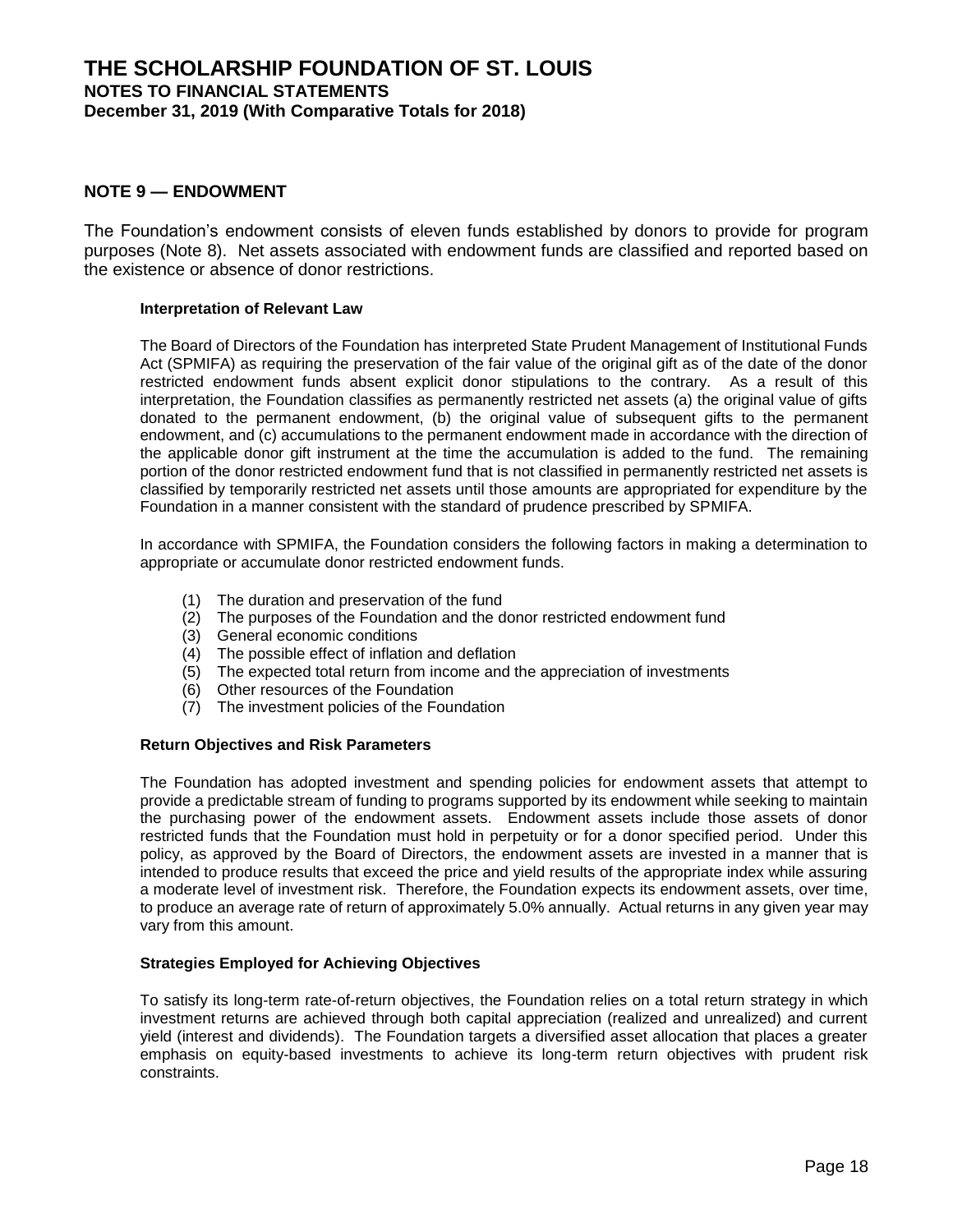## **NOTE 9 — ENDOWMENT** (Continued)

#### **Spending Policy and How the Investment Objectives Relate to Spending Policy**

The spending policy calculates the amount of money annually distributed from the Foundation's various endowed funds, for grant making and administration. The Foundation has a spending policy to distribute each year an amount at least equal to 4.5% of the endowment funds' average historical cost of the prior twelve quarters through the calendar year end preceding the fiscal year. This is consistent with the Foundation's objective to maintain the purchasing power of endowment assets and consistency with programs and commitments to students over a long-term period.

Endowment net asset composition by type of fund is as follows:

|                                                    | December 31. |           |  |           |  |
|----------------------------------------------------|--------------|-----------|--|-----------|--|
|                                                    |              | 2019      |  | 2018      |  |
| Donor Restricted Funds - Managed by the Foundation |              |           |  |           |  |
| Original donor restricted gift amount              | \$           | 3.846.839 |  | 3,818,839 |  |
| Accumulated investment gains                       |              | 851,063   |  | 290,263   |  |
|                                                    |              | 4.697.902 |  | 4.109.102 |  |

Changes in endowment net assets are as follows:

|                                                            | As of and for the Years Ended |           |    |            |  |  |
|------------------------------------------------------------|-------------------------------|-----------|----|------------|--|--|
|                                                            | December 31,                  |           |    |            |  |  |
|                                                            |                               | 2019      |    | 2018       |  |  |
| <b>Endowment Net Assets</b>                                |                               |           |    |            |  |  |
| Beginning of year                                          | \$                            | 4,109,102 | \$ | 4,684,202  |  |  |
| Gifts                                                      |                               | 28,000    |    | 14,950     |  |  |
| Interest and dividends                                     |                               | 198,444   |    | 157,137    |  |  |
| Gains (losses) on investments                              |                               | 554,084   |    | (556,061)  |  |  |
| Investment advisory fees                                   |                               | (16, 756) |    | (19, 615)  |  |  |
| Appropriated for expenditure based on spending rate policy |                               | (174,972) |    | (171, 511) |  |  |
| End of year                                                |                               | 4,697,902 |    | 4,109,102  |  |  |

## **NOTE 10 — OPERATING LEASES**

The Foundation leases certain equipment and office space for ongoing operations under operating leases which expire at various dates through 2027.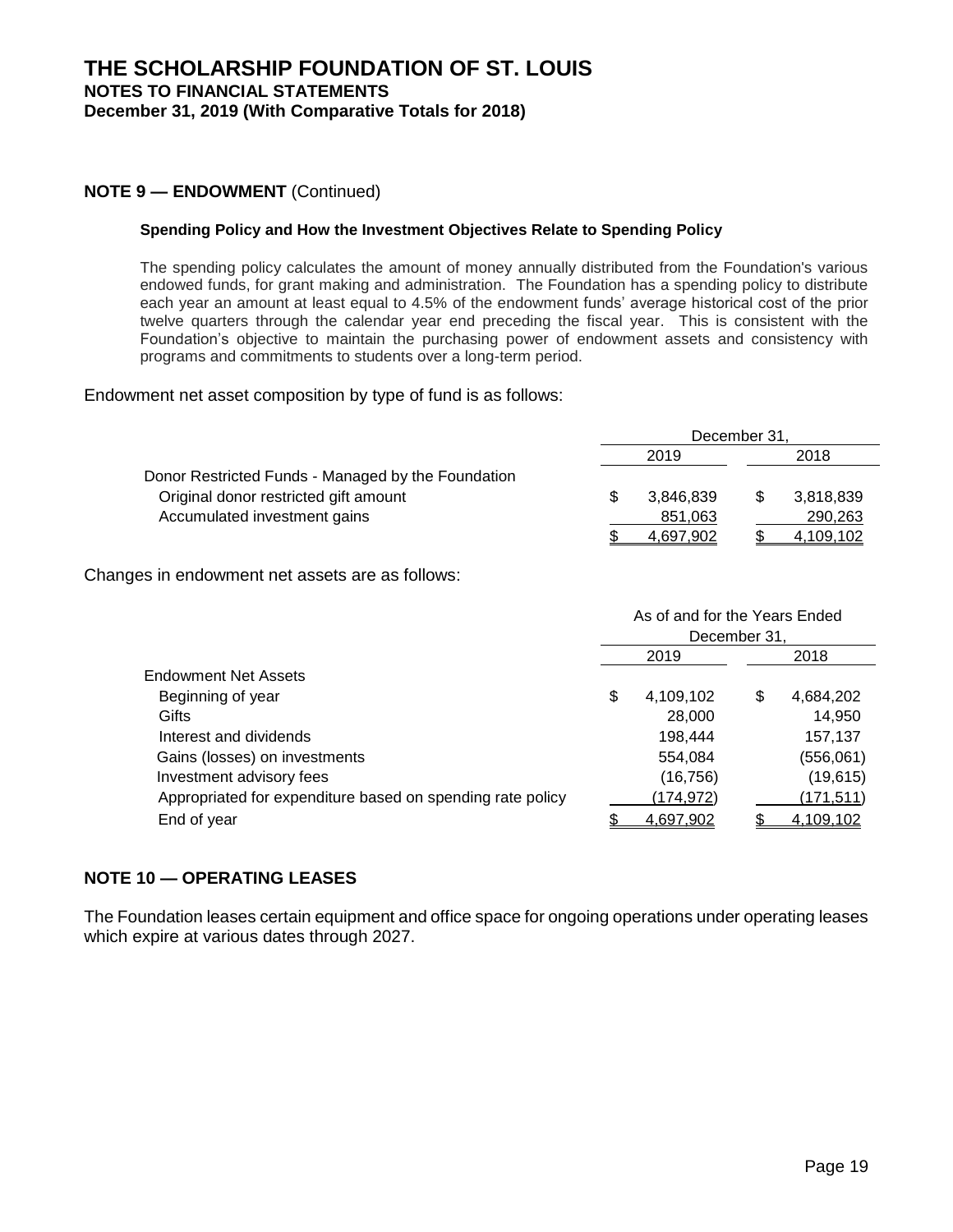## **THE SCHOLARSHIP FOUNDATION OF ST. LOUIS NOTES TO FINANCIAL STATEMENTS December 31, 2019 (With Comparative Totals for 2018)**

## **NOTE 10 — OPERATING LEASES** (Continued)

Minimum payments on these operating leases are as follows:

| Year Ending  |                 |
|--------------|-----------------|
| December 31, |                 |
| 2020         | \$<br>162,824   |
| 2021         | 164,265         |
| 2022         | 166,966         |
| 2023         | 169,727         |
| 2024         | 166,406         |
| Thereafter   | 397,361         |
|              | 1,227,549<br>\$ |

Rent expense for ongoing operations, including common area maintenance, was \$143,290 and \$138,574 for the years ended December 31, 2019 and 2018, respectively, and is included in occupancy in the statement of functional expenses.

Equipment rental expense was \$17,791 and \$20,557 for the years ended December 31, 2019 and 2018, respectively, and is included in occupancy in the statement of functional expenses.

Effective July 2017, the processing center was subleased to an unaffiliated organization. The lease obligation and the expected common area maintenance costs related to the discontinued operations will be offset by the expected receipt of payments due under the sublease as follows:

| Year Ending<br>December 31, | Existing<br>Lease<br>Payments               |    | Expected<br>Common Area<br>Maintenance |    |                                                                            |                                                                   | Expected<br>Sublease<br>Receipts | <b>Net</b><br>Lease<br>Obligation # |
|-----------------------------|---------------------------------------------|----|----------------------------------------|----|----------------------------------------------------------------------------|-------------------------------------------------------------------|----------------------------------|-------------------------------------|
| 2020<br>2021<br>2022        | \$<br>79,042<br>83,832<br>45,274<br>208,148 | \$ | 53.645<br>57,069<br>42,722<br>153,436  | \$ | (105, 389)<br>(110, 179)<br>(56,686)<br>(272, 254)<br>Current<br>Long-Term | \$<br>27,298<br>30,722<br>31,310<br>89,330<br>(27, 298)<br>62,032 |                                  |                                     |

# Included in accounts payable and accrued expenses.

Rent expense of \$100,598 and \$94,473 was offset by sublease rental income of \$100,598 and 94,473 for the years ended December 31, 2019 and 2018, respectively.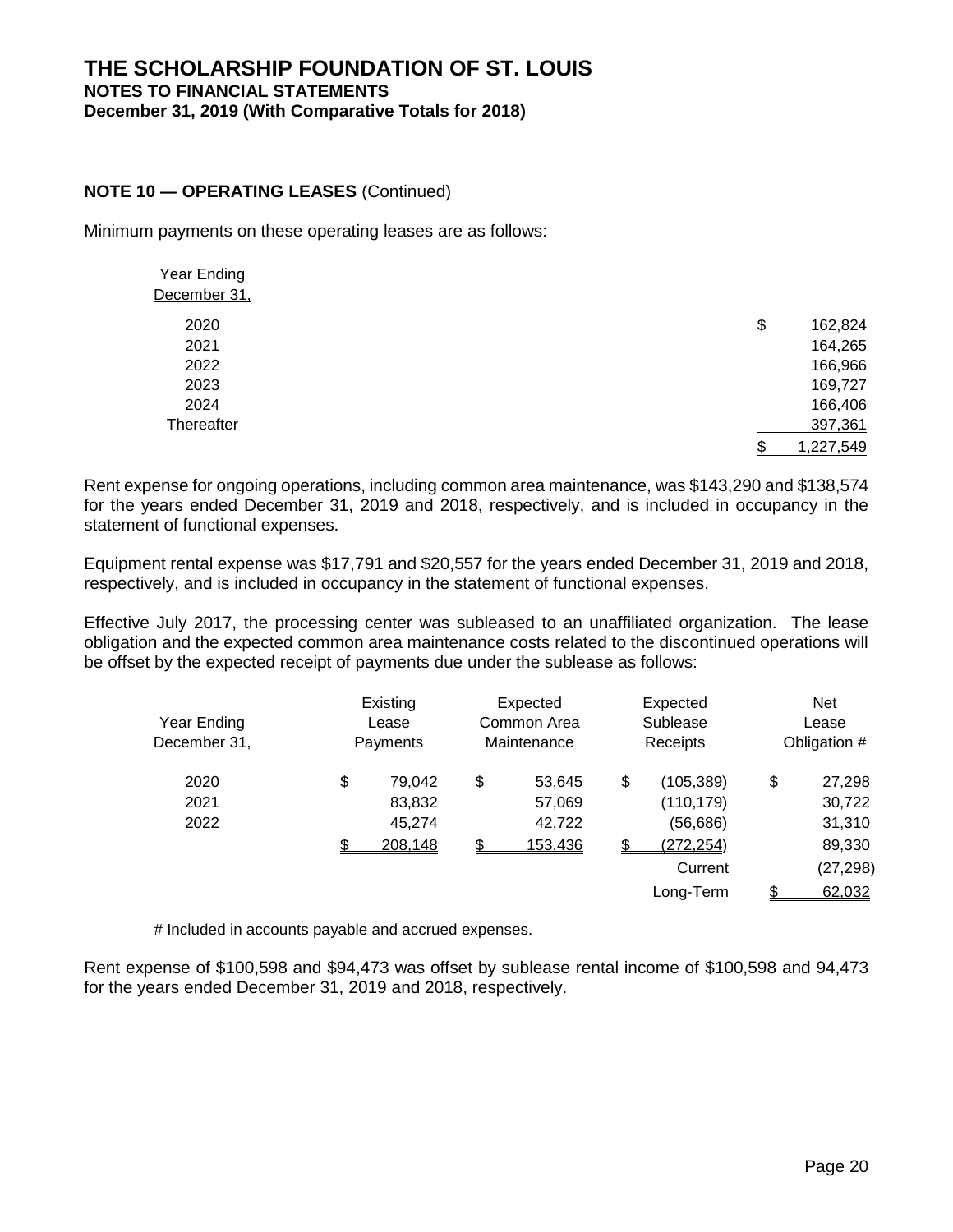## **NOTE 11 — DEFERRED COMPENSATION 403(b) PLAN**

The Foundation offers a 403(b) deferred compensation plan for all eligible employees upon their first day of employment. After two years of service, the Foundation matches the employee deferred amount, up to 20%. The Foundation contributed a total of \$3,996 and \$7,927 to the plan for the years ended December 31, 2019 and 2018, respectively.

## **NOTE 12 — MAJOR PUBLIC SUPPORT**

The Foundation received \$3,800,000 from one donor for a bequest in 2019 representing 50% of public support. The Foundation designated \$2,444,522 of this bequest towards program reserves as of December 31, 2019.

In addition, \$908,998 (12%) and \$1,000,000 (22%) from one donor of its gifts and grants during the years ended December 31, 2019 and 2018, respectively.

## **NOTE 13 — COMMITMENTS**

As disclosed in Note 1, the Foundation provides interest-free loans and grant awards to students for postsecondary education. The Foundation has approved the following budgets for student loans and grant awards:

| Year Ending<br>December 31, |              | <b>Student Loans</b> Grant Awards |
|-----------------------------|--------------|-----------------------------------|
| 2020                        | 3,430,000 \$ | 2,495,000                         |
| 2021                        | 3,660,000    | 2,495,000                         |
|                             | 7.090.000    | 4,990,000                         |